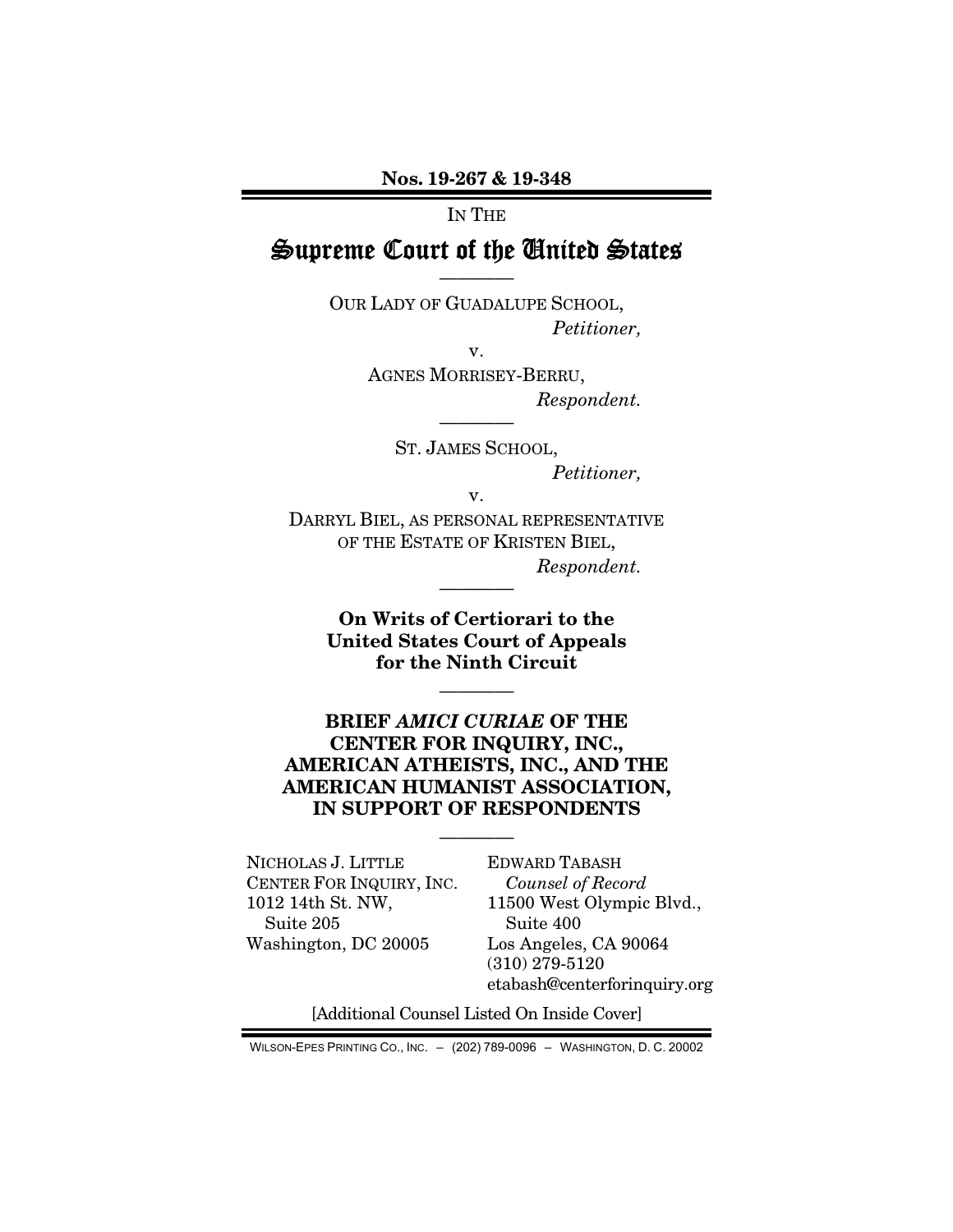ALISON M. GILL AMERICAN ATHEISTS 718 7th St. NW, Washington DC 20001 MONICA L MILLER AMERICAN HUMANIST **ASSOCIATION** 1821 Jefferson Place NW, Washington DC 20036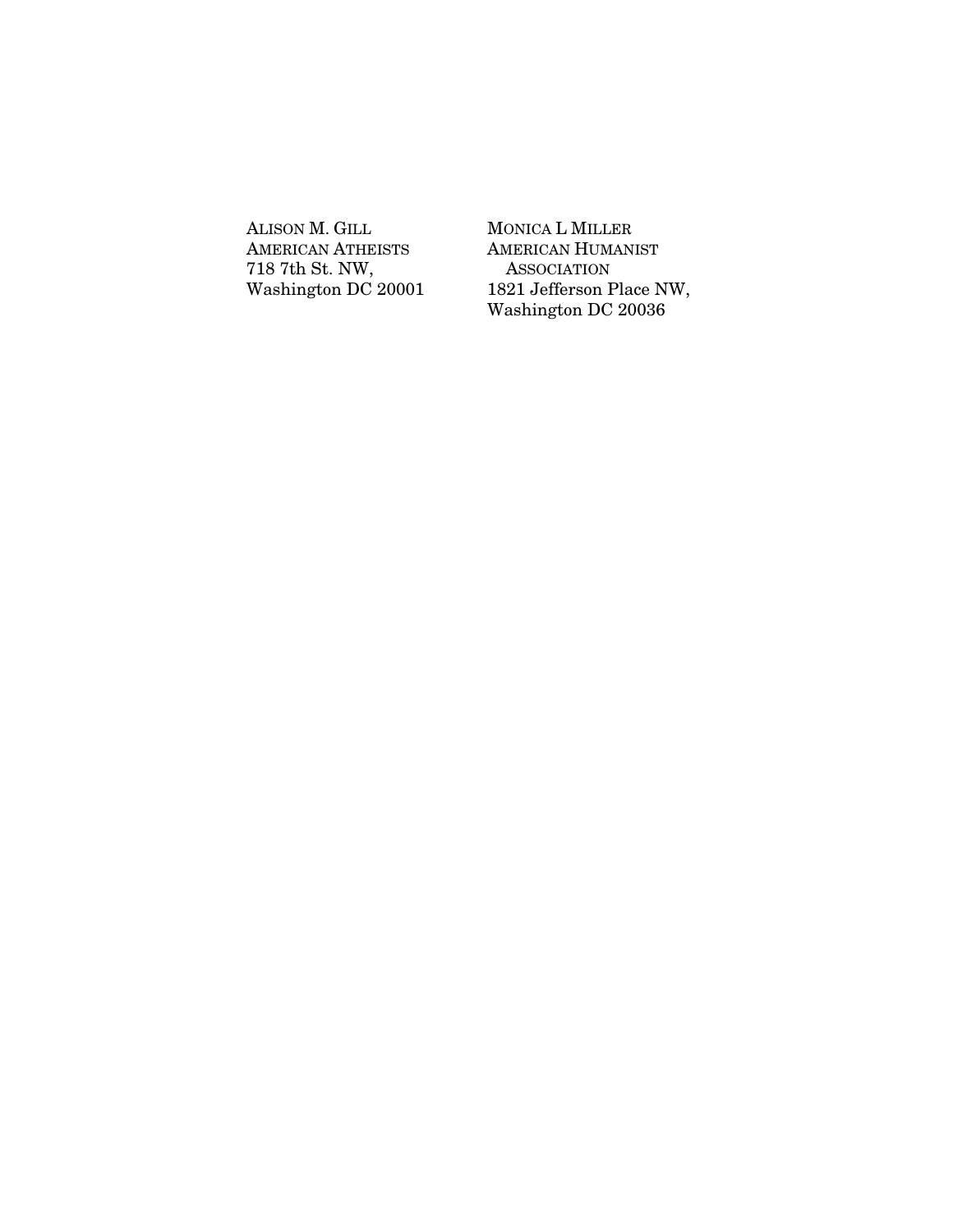# TABLE OF CONTENTS

|         | TABLE OF AUTHORITIES                                                         | iii            |
|---------|------------------------------------------------------------------------------|----------------|
|         | STATEMENT OF THE INTEREST                                                    | 1              |
|         | SUMMARY OF ARGUMENT                                                          | $\overline{2}$ |
|         |                                                                              | 6              |
| I.      | THE FIRST AMENDMENT REQUIRES<br>A NARROW MINISTERIAL EXCEP-                  | 6              |
|         | A. The Establishment Clause limits the<br>scope of the ministerial exception | 7              |
|         | B. Any ministerial exception must be                                         | 9              |
| $\Pi$ . | A BROAD EXEMPTION WOULD<br>CAUSE MAJOR DAMAGE                                | 12             |
|         | A. Religious schools dominate the                                            | 12             |
|         | B. Religious hospital groups are wide-                                       | 14             |
|         | C. An expansive exception may not be<br>limited to non-profit organizations  | 17             |
| III.    | THE PURPOSE OF THE CIVIL RIGHTS                                              | 19             |
| IV.     | RELIGIOUS GROUPS HAVE SOUGHT<br>TO PLAY BOTH SIDES OF THE                    | 23             |
|         | A. Demands for exemptions from laws of                                       | 24             |
|         | B. Demands for access to public funding                                      | 26             |
|         |                                                                              |                |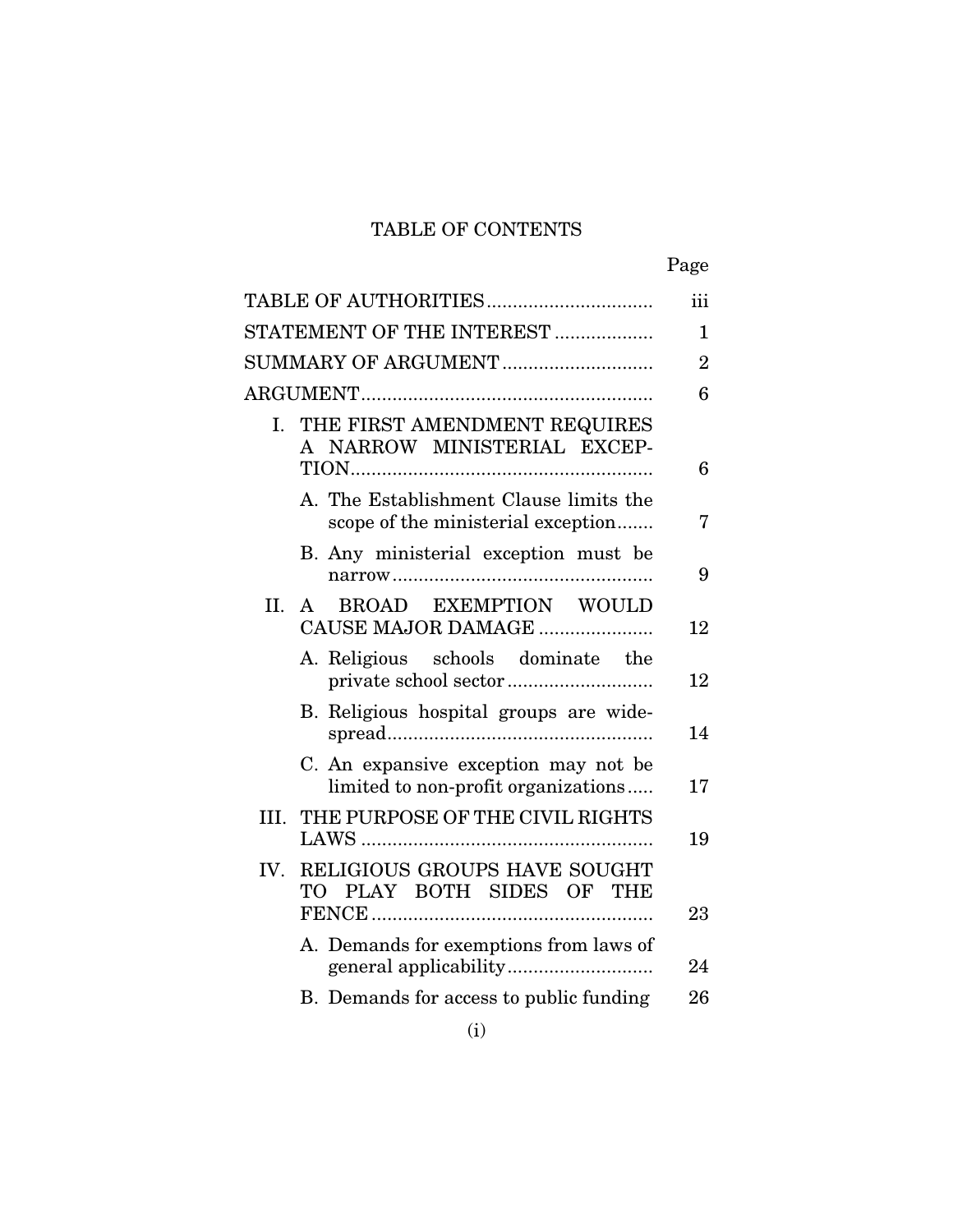# TABLE OF CONTENTS—Continued

# Page

| C. The future of the proper interpreta-<br>tion of the Establishment Clause is |     |
|--------------------------------------------------------------------------------|-----|
|                                                                                | 28. |
|                                                                                | 29  |

ii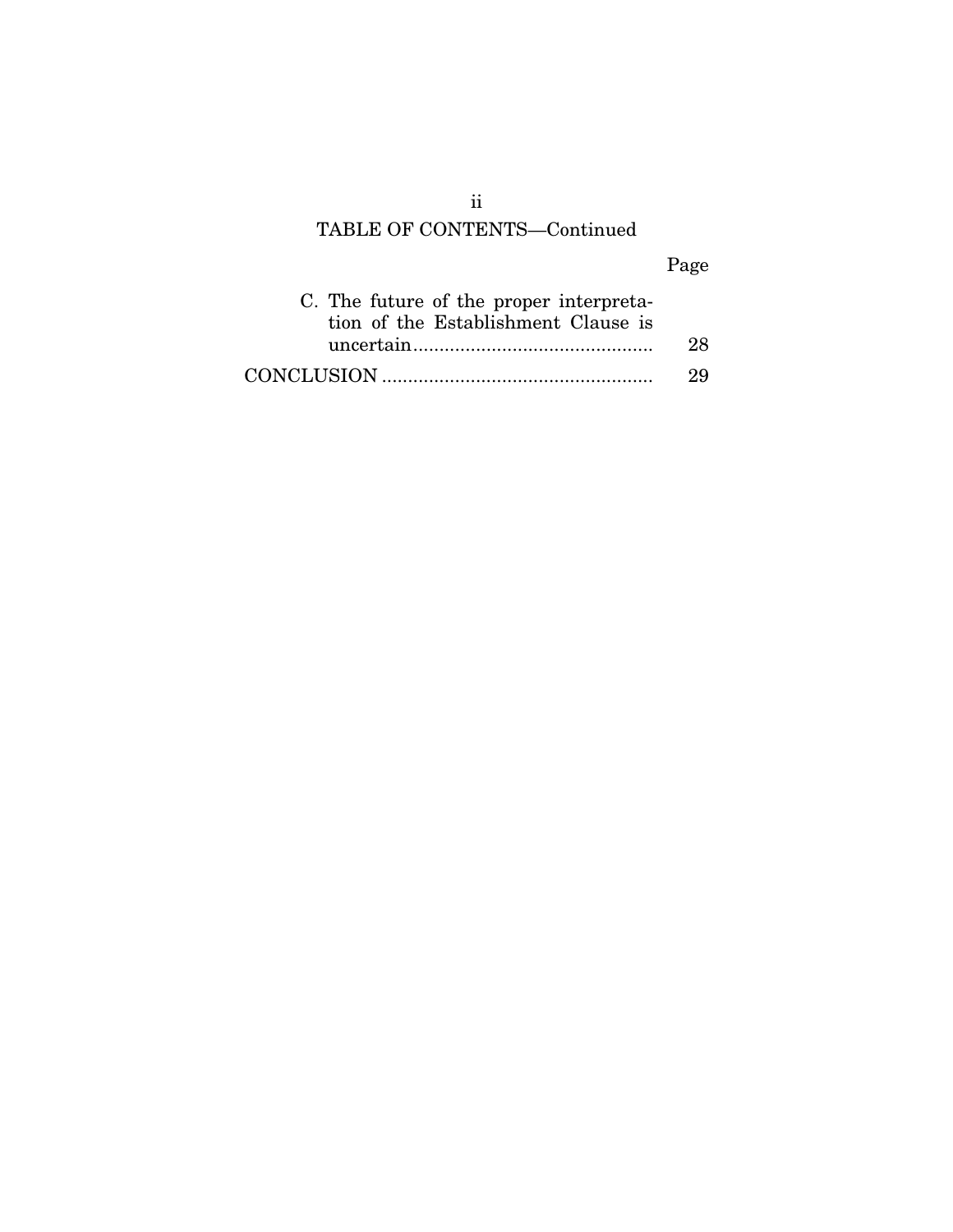# iii TABLE OF AUTHORITIES

# $\begin{tabular}{cc} \textbf{CASES} & \textbf{Page(s)}\\ \end{tabular}$

| Aliciea-Hernandez v. Cath. Bishop of Chi.,<br>320 F.3d 698 (7th Cir. 2003)                                                                            | 22 |
|-------------------------------------------------------------------------------------------------------------------------------------------------------|----|
| Biel v. St. James. Sch.,<br>911 F.3d 693 (9th Cir. 2018)                                                                                              | 11 |
| Bob Jones University v. U.S.,                                                                                                                         | 21 |
| Burwell v. Hobby Lobby Stores, Inc.,                                                                                                                  |    |
| Corp. of Presiding Bishop of the Church of<br>Jesus Christ of Latter-Day Saints v. Amos,                                                              |    |
| Employment Div., Dep't of Human<br>Resources of Oregon v. Smith,                                                                                      |    |
| Epperson v. Ark.,                                                                                                                                     |    |
| Espinoza v. Montana Dept. of Revenue,<br>393 Mont. 446 (2018), cert. granted<br>June 28, 2019 (Docket No. 18-1195,<br>arguments heard Jan. 22, 2020)  | 27 |
| Est. of Thornton v. Caldor, Inc.,                                                                                                                     | 19 |
| Everson v. Bd. of Educ.,                                                                                                                              | 26 |
| Fulton v. City of Phila.,<br>922 F.3d 140 (3d Cir. 2019), cert.<br>granted by Fulton v. Phila., 2020 U.S.<br>LEXIS 961 (U.S., Feb. 24, 2020).  26, 28 |    |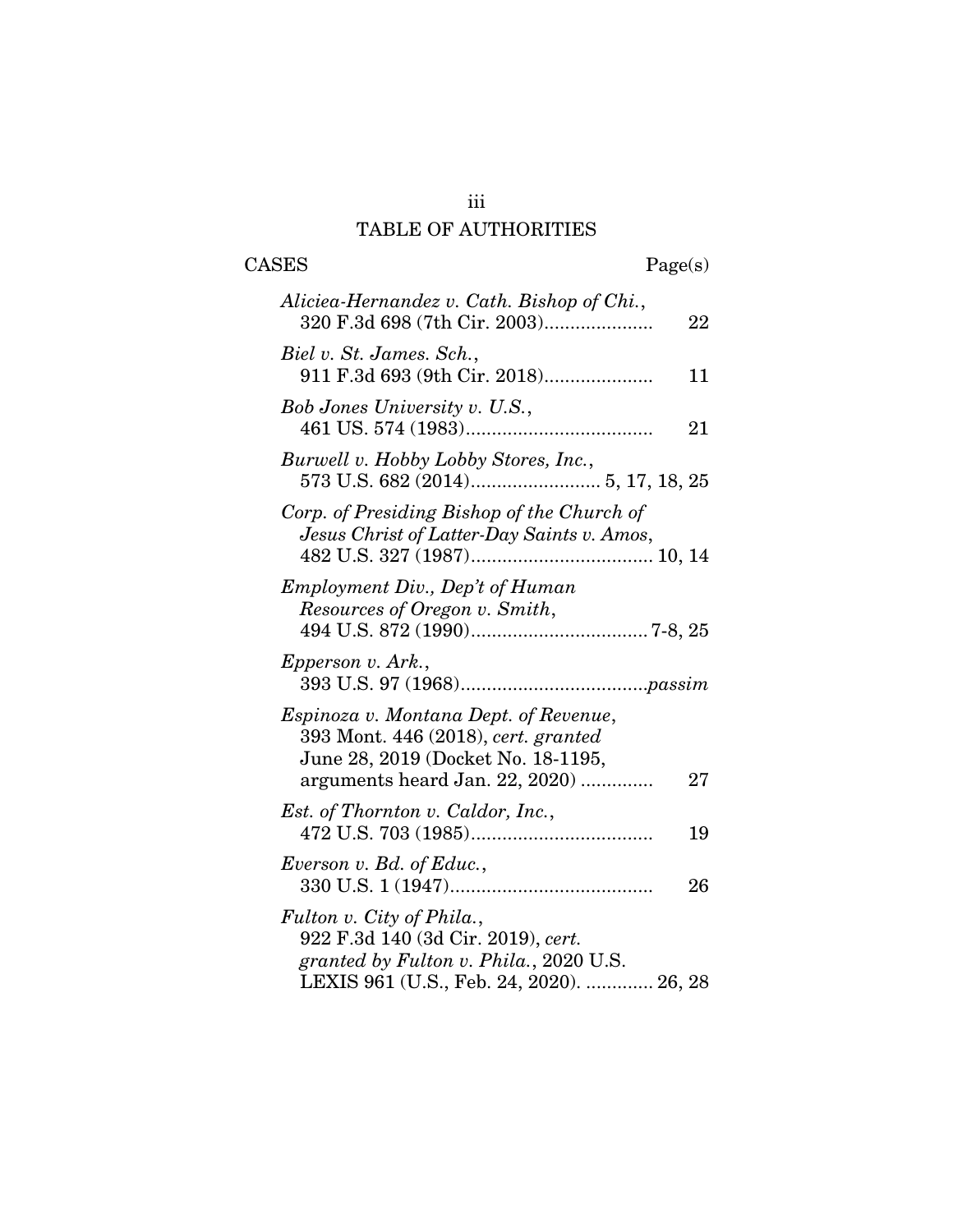# TABLE OF AUTHORITIES—Continued

| Geneva College v. Sec'y United States H.H.S.,<br>778 F.3d 422 (3rd Cir. 2015)                                        | 25    |
|----------------------------------------------------------------------------------------------------------------------|-------|
| Gomez v. Evangelical Lutheran Church in<br>Am., No. 1:07CV786, 2008 U.S. Dist.<br>LEXIS 61143 (M.D.N.C. Aug 7, 2008) | 22    |
| Gonzalez v. Roman Archbishop of Manila,                                                                              | 9, 10 |
| Grussgott v. Milwaukee Jewish Day Sch., Inc.,                                                                        | 22    |
| Holt v Hobbes,                                                                                                       | 25    |
| Hosanna-Tabor Evangelical Lutheran<br>Church & School v. EEOC,                                                       |       |
| Jones v. Wolf,                                                                                                       | 9     |
| Kedroff v. St. Nicholas Cathedral of<br>Russian Orthodox Church in N. Am.,                                           | 6     |
| Lemon v. Kurtzman,                                                                                                   | 27    |
| Loving v. Virginia,                                                                                                  | 20    |
| Masterpiece Cakeshop, Ltd. v. Colorado<br>Civil Rights Comm'n,                                                       | 26    |
| Newman v. Piggy Park Enterprises, Inc.,                                                                              | 21    |

iv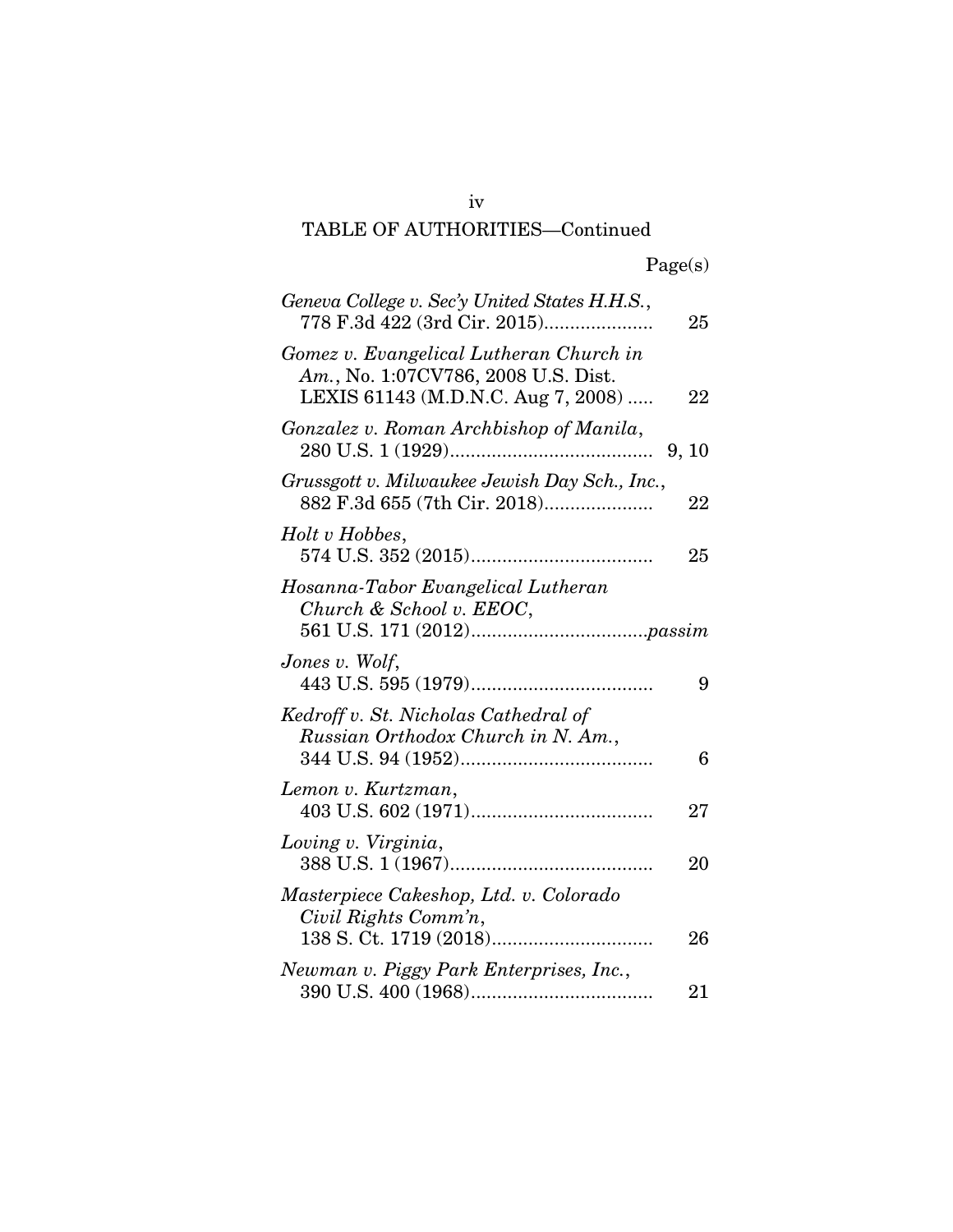# TABLE OF AUTHORITIES—Continued

|  | Page(s) |
|--|---------|
|  |         |

| Presbyterian Church in the U.S. v.<br>Mary Elizabeth Blue Hull Memorial<br>Presbyterian Church, |    |
|-------------------------------------------------------------------------------------------------|----|
|                                                                                                 | 8  |
| Roberts v. U.S. Jaycees,                                                                        | 21 |
| Rosati v. Toledo, Ohio Cath. Diocese,<br>233 F. Supp. 2d 917 (N.D. Ohio 2002)                   | 22 |
| Skrzypczak v. Roman Cath. Diocese of<br>Tulsa, 611 F.3d 1238 (10th Cir. 2010)                   | 22 |
| T.W.A. v. Hardison,                                                                             | 19 |
| Trinity Lutheran Church of Columbia, Inc.<br>v. Comer,                                          | 27 |
| United States v. Lee,                                                                           | 20 |
| Walz v. Tax Comm'n of City of New York,                                                         |    |
| Washington v. Arlene's Flowers, Inc.,<br>193 Wn.2d 469 (Wash. 2019), petition                   | 26 |
| Zelman v. Simmons-Harris,                                                                       | 27 |
| Zubik v. Burwell,                                                                               | 25 |

v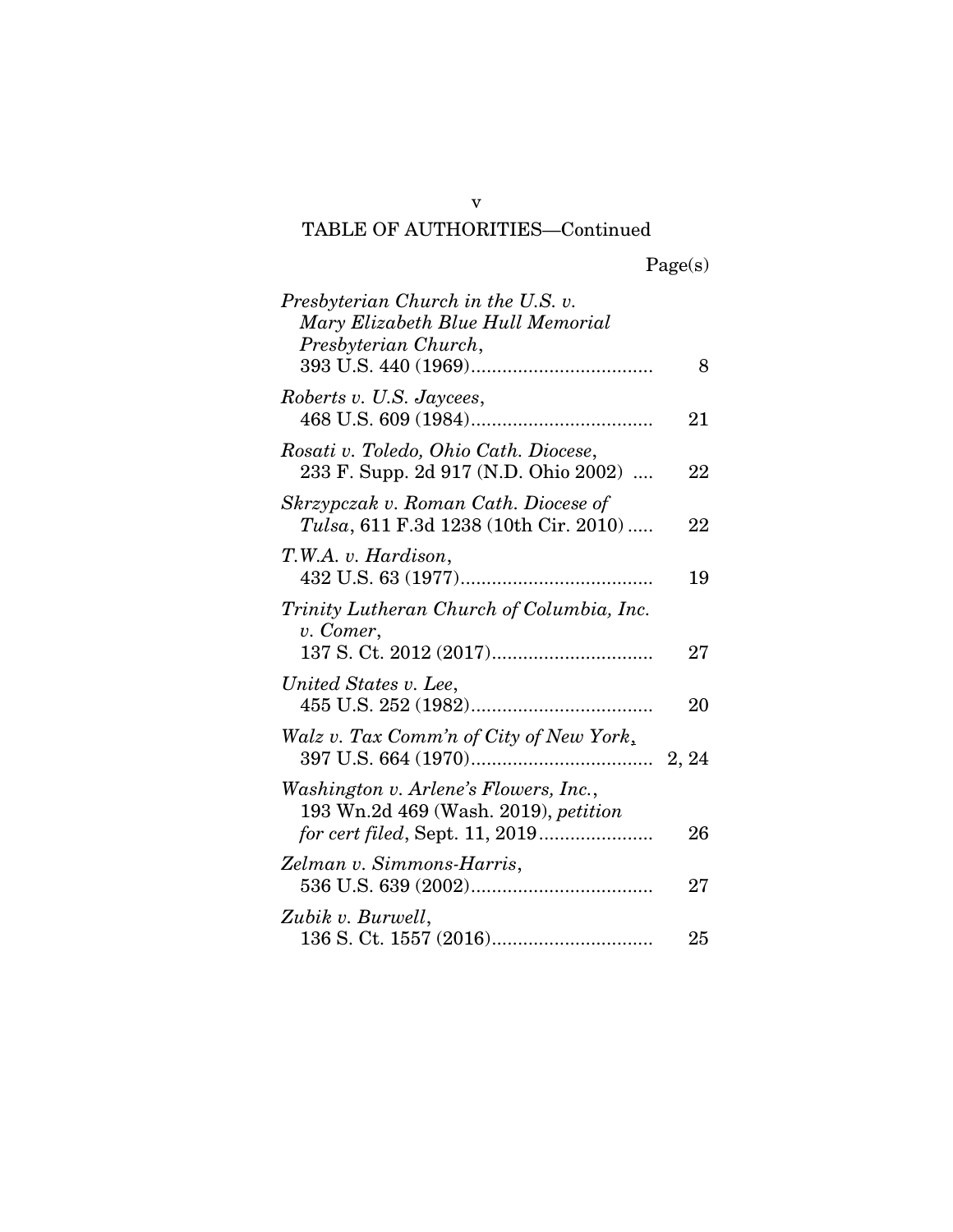# TABLE OF AUTHORITIES—Continued CONSTITUTION Page(s) U.S. Const. amend. I ...................................*passim* U.S. Const. amend. XIV ............................... 20 STATUTES Age Discrimination in Employment Act, 29 U.S.C. § 621-29 (1967) .............................. 8, 10 Americans with Disabilities Act, 24 U.S.C. § 12101 et seq. (1990) ............................... 8 Patient Protection and Affordable Care Act, 42 U.S.C. § 18001 et seq. (2010) ....... 17 Religious Freedom Restoration Act, 42 U.S.C. § 2000bb et seq. (1993)............. 17, 18, 25 Religious Land Use and Institutionalized Persons Act, 42 U.S.C. § 2000cc et seq. (2000) ......................................................... 25 Title VII of the Civil Rights Act, 42 U.S.C. § 2000e et seq. (1964) ............................ 8, 10, 22 OTHER AUTHORITIES

Anna Barry-Jester & Ameia Thomson-DeVeaux, *How Catholic Bishops are Shaping Healthcare in Rural America*, FiveThirtyEight (July 25, 2018), https:// fivethirtyeight.com/features/how-catholicbishops-are-shaping-health-care-in-ruralamerica/ ..................................................... 15

vi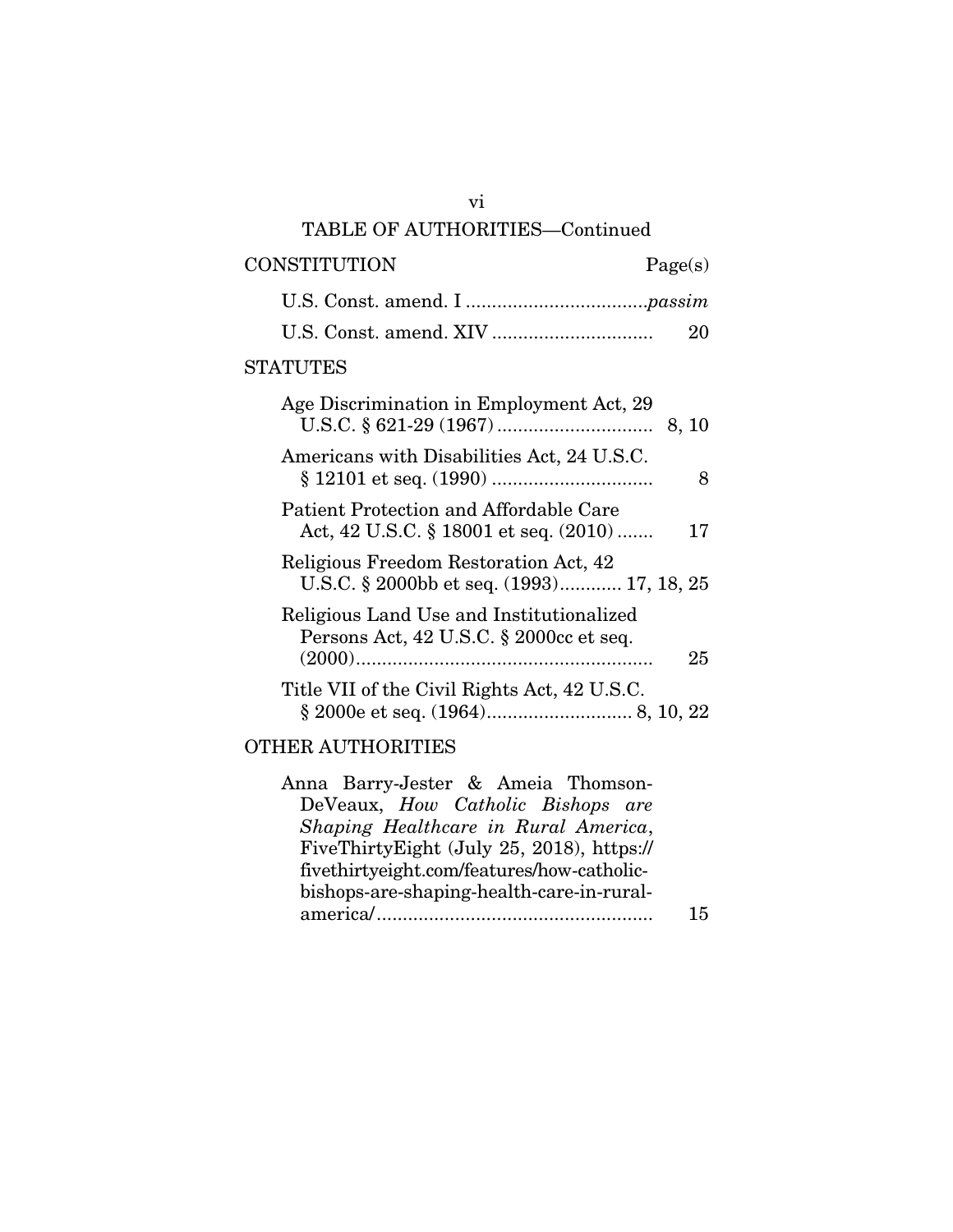# TABLE OF AUTHORITIES—Continued

| Brian Grim, Religion may be bigger<br>business than we thought. Here's why,<br>World Economic Forum (Jan. 5, 2017),<br>https://www.weforum.org/agenda/2017/0<br>1/religion-bigger-business-than-we-thou                   | 16 |
|---------------------------------------------------------------------------------------------------------------------------------------------------------------------------------------------------------------------------|----|
| Characteristics of Private Schools in the<br>US, National Center for Education<br>Statistics (Aug. 15, 2017), available at<br>https://nces.ed.gov/pubsearch/pubsinfo.a                                                    | 12 |
| Church Educational System Honor Code,<br>BYU University Policies, https://policy.<br>byu.edu/view/index.php?p=26 (last visited                                                                                            | 13 |
| Colleges and Universities with Religious<br>Affiliations, Encyclopedia.com (Jan. 26,<br>2020), https://www.encyclopedia.com/edu<br>cation/encyclopedias-almanacs-transcripts-<br>and-maps/colleges-and-universities-relig | 12 |
| Ellie Domborwski, Catholicism at Notre<br>Dame, The Observer (Feb. 8. 2019),<br>https://ndsmcobserver.com/2019/02/cath                                                                                                    | 13 |
| Facts, Council for American Private Educa-<br>tion, https://www.capenet.org/facts.html                                                                                                                                    | 12 |

vii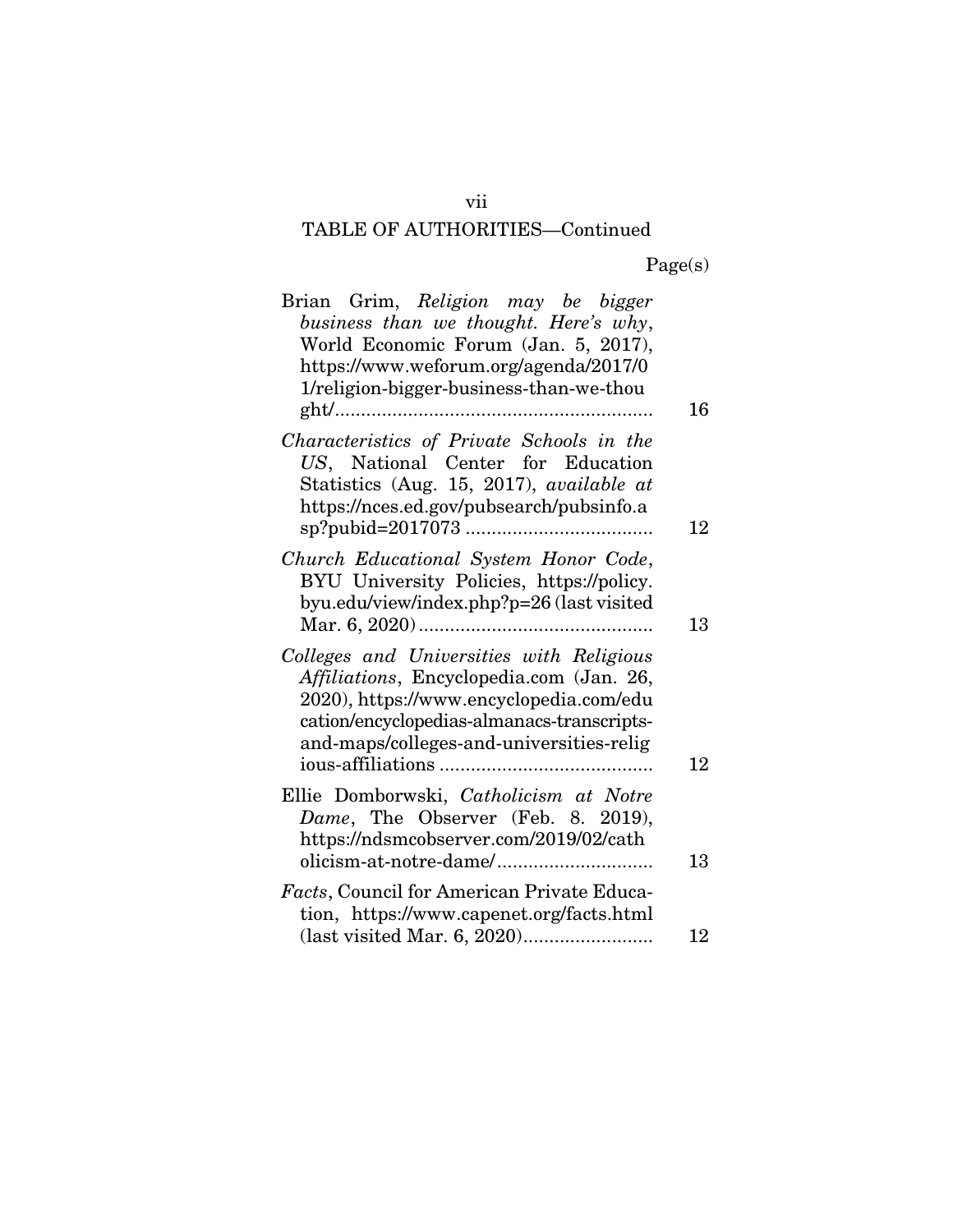# viii

# TABLE OF AUTHORITIES—Continued

|  | Page(s) |
|--|---------|
|  |         |

| May 2018 National Industry-Specific Occu-<br>pational Employment and Wage Estimates,<br>NAICS 622000 - Hospitals, U.S. Bureau<br>of Labor Statistics, available at https://<br>www.bls.gov/oes/2018/may/naics3_62200<br>$0.$ htm                                                                    | 16       |
|-----------------------------------------------------------------------------------------------------------------------------------------------------------------------------------------------------------------------------------------------------------------------------------------------------|----------|
| Melanie Burney and Kristen Graham,<br>Catholic schools have fewer nuns, but<br>those who remain inspire, Philadelphia<br>Inquirer, (Apr. 21, 2018) available at<br>https://www.inquirer.com/philly/news/ne<br>w_jersey/catholic-school-teachers-nuns-dec<br>line-holy-cross-academy-new-jersey-2018 | 13       |
| Morgan Wegner, Secular Students at Reli-<br>gious Colleges, Best Colleges Blog (May<br>31, 2019), https://www.bestcolleges.com/                                                                                                                                                                     |          |
| blog/secular-students-at-religious-colleges/.<br>Nina Martin, The Growth of Catholic<br>Hospitals by the Numbers, ProPublica<br>(Dec. 18, 2013), https://www.propublica.<br>org/article/the-growth-of-catholic-hospita                                                                              | 12<br>15 |
| Religious exemptions and LGBT service<br>providers, SAGE (Jan. 4, 2018), https://<br>www.sageusa.org/news-posts/religious-exe<br>mptions-and-lgbt-elder-services/                                                                                                                                   | 16       |
|                                                                                                                                                                                                                                                                                                     |          |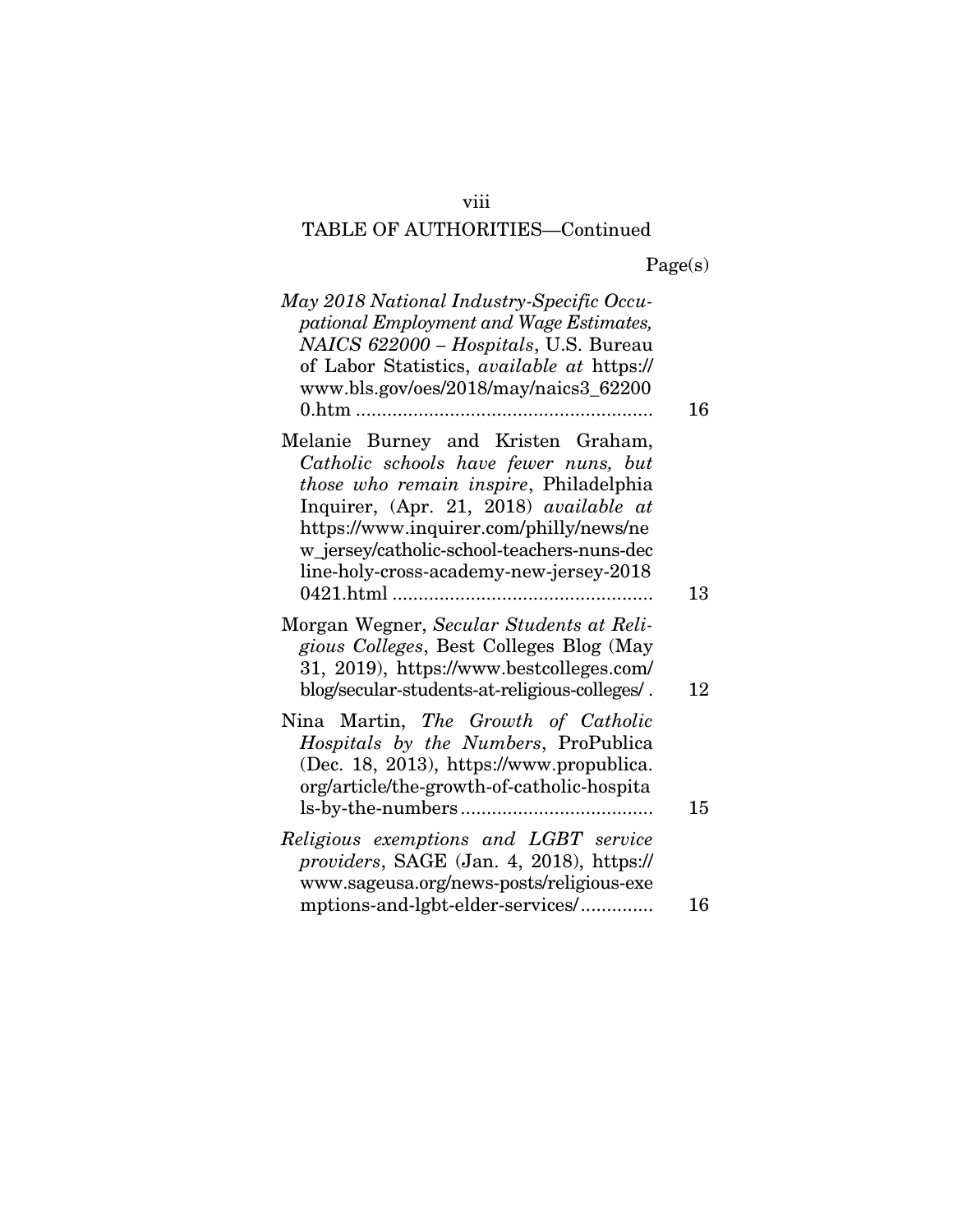# TABLE OF AUTHORITIES—Continued

Page(s)

| The Growth of Religious Health Care Systems, |    |
|----------------------------------------------|----|
| Advancing New Standards in Reproduc-         |    |
| tive Health, UCSF, https://www.ansirh.       |    |
| org/research/growth-religious-healthcare-    |    |
| systems (last visited Mar. 6, 2020)          | 15 |
| Uta-Renate Blumenthal, <i>Investiture</i>    |    |
| Controversy, Encyclopaedia Brittanica,       |    |
| https://www.britannica.com/event/Investi     |    |
| ture-Controversy (last visited Mar. 3,       |    |
|                                              |    |
|                                              |    |

ix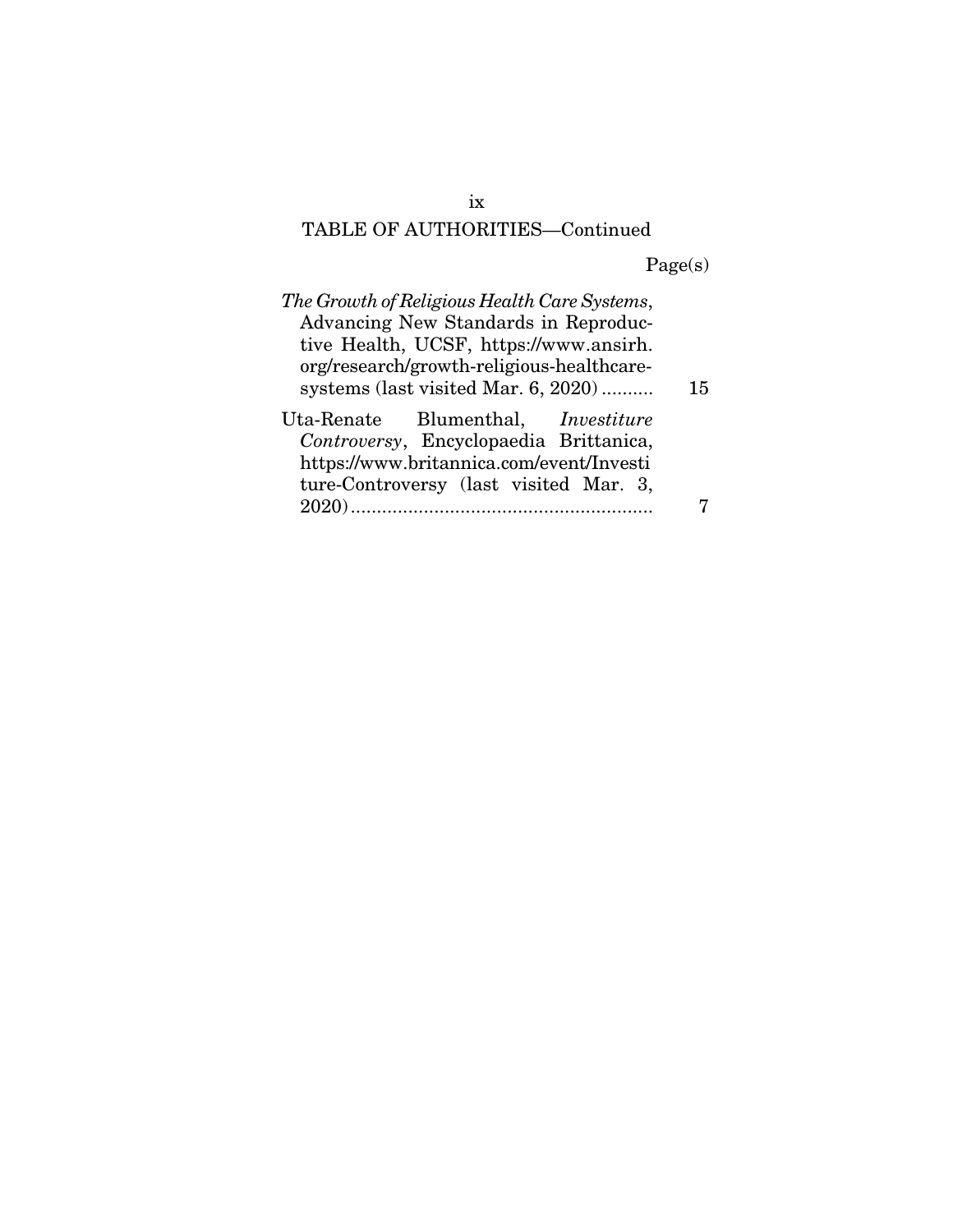#### STATEMENT OF INTEREST

This amici curiae brief in support of the respondents is being filed on behalf of the Center for Inquiry (CFI), American Atheists, Inc. (American Atheists), and the American Humanist Association (AHA). Amici are nonprofit corporations and have been granted  $501(c)(3)$ status by the IRS. None has a parent company nor have they issued stock.<sup>1</sup>

CFI is a non-profit educational organization dedicated to promoting and defending reason, science, and freedom of inquiry. Through education, research, publishing, social services, and other activities, including litigation, CFI encourages evidence-based inquiry into science, pseudoscience, medicine and health, religion, and ethics. CFI believes that the separation of church and state is vital to the maintenance of a free society that allows for a reasoned exchange of ideas about public policy.

American Atheists is a national civil rights organization that works to achieve religious equality for all Americans by protecting what Thomas Jefferson called the "wall of separation" between government and religion created by the First Amendment. American Atheists strives to promote understanding of atheists through education, advocacy, and communitybuilding; works to end the stigma associated with atheism; and fosters an environment where bigotry against our community is rejected.

<sup>&</sup>lt;sup>1</sup> All parties have consented to this amicus. No counsel for a party authored this brief in whole or in part, and no party or counsel for a party made a monetary contribution intended to fund its preparation or submission. No person other than amici and their counsel made a monetary contribution to the preparation or submission of this brief.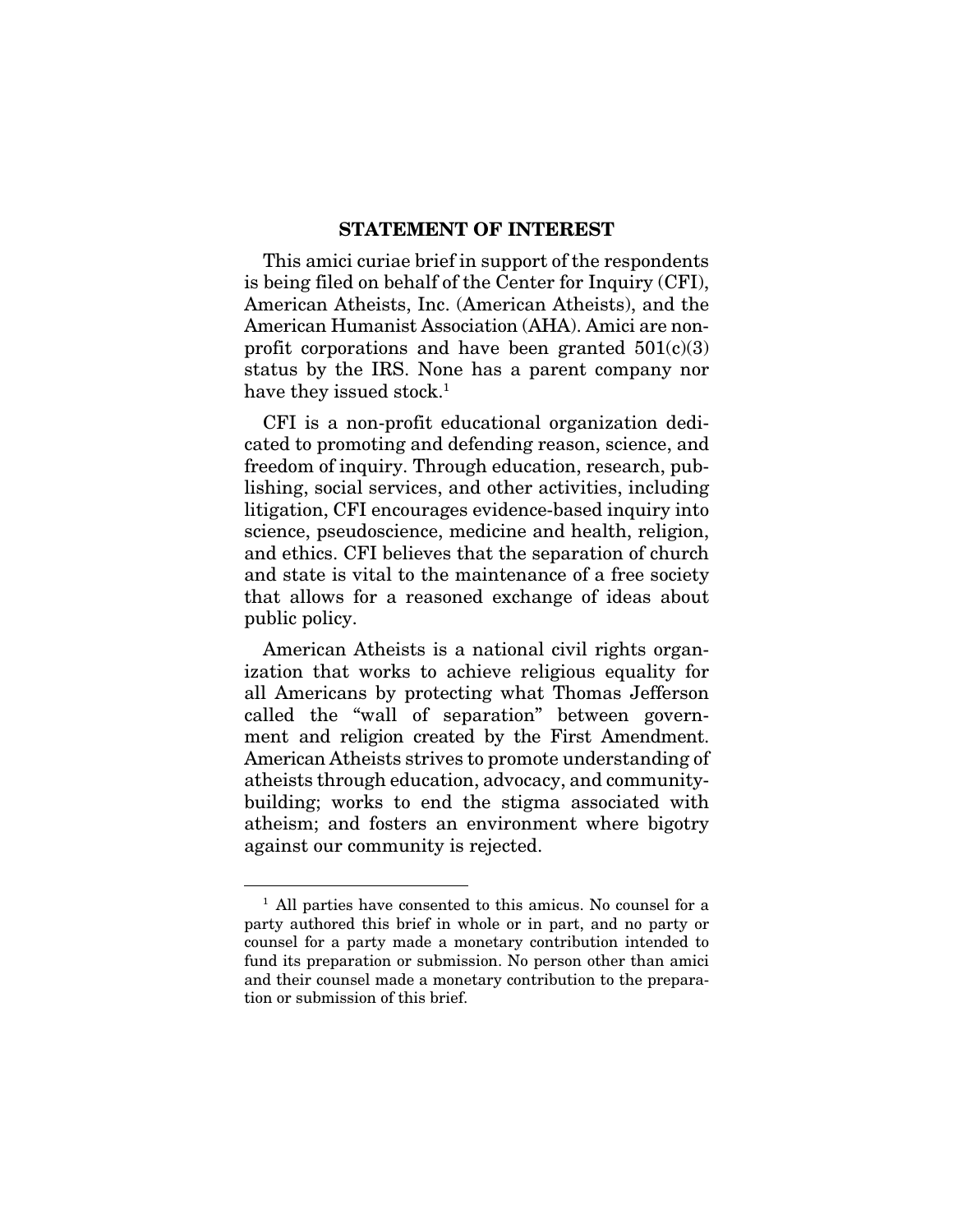The AHA is a national nonprofit membership organization based in Washington, D.C. Founded in 1941, the AHA is the nation's oldest and largest humanist organization. The AHA has tens of thousands of members and over 242 local chapters and affiliates across the country. Humanism is a progressive lifestance that affirms—without theism or other supernatural beliefs—our responsibility to lead meaningful and ethical lives that add to the greater good of humanity.

The mission of the AHA's legal center is to protect one of the most fundamental principles of our democracy: the separation of church and state. To that end, the AHA has litigated dozens of First Amendment cases nationwide, including in the U.S. Supreme Court.

#### SUMMARY OF ARGUMENT

The legal relationship between church and state in the United States stands at a crossroads. The great achievement spearheaded by Thomas Jefferson and James Madison, guaranteeing both religious freedom and government neutrality "between religion and religion, and between religion and nonreligion," *Epperson v. Ark.*, 393 U.S. 97, 104 (1968) is under threat. The separation of church and state, that cornerstone of the American republic, which has spared the United States from the religious conflict and destruction all too familiar to the Europe from where the Framers descended, is at risk. In case after case, religious groups have sought to expand the "play in the joints," *Walz v. Tax Comm'n of City of New York*, 397 U.S. 664, 669 (1970), that exists between the First Amendment's Free Exercise Clause and its Establishment Clause. Indeed, they have sought to widen that gap to such a degree that the Establishment Clause risks becoming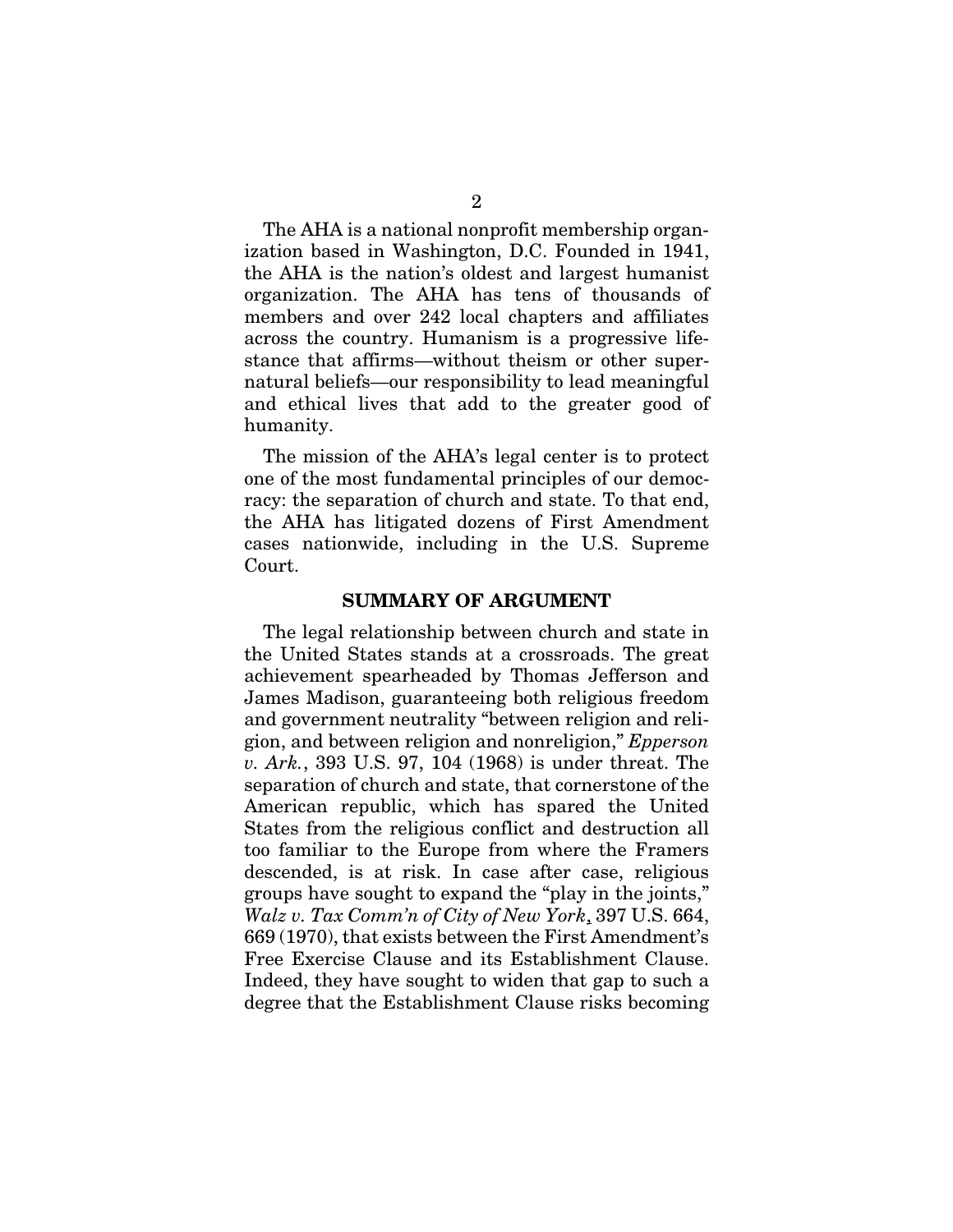a dead letter, that would prevent nothing more than the creation of a government-run Church of the United States of America.

Religious groups have sought access to state funding across the board. When it comes to access to public funds, the notion that religious groups should be treated differently than secular ones raises howls of religious protest. Churches claim they must be treated exactly the same as comparable non-religious groups. They want religious providers of services to the public to have equal access to funding. They do not want religious groups to be excluded from state subsidies. Religious schools demand access to public money that is distributed in the form of vouchers and scholarships. Religious groups are insistent that when it comes to lining up for the financial benefits of participation in modern society, they shall not be denied their place.

Yet when the question of bearing the responsibilities of membership in society is raised, the response from religious groups is fundamentally different. It is then that they demand special treatment. They want to be recognized as different and to be exempt from the application of the basic laws that allow for a functional, pluralistic society. At the same time religious providers of social services seek money from tax payers for their work. They seek the ability to refuse to provide a full range of program services and the right to refuse not only to provide services to a particular individual but also to refuse referral or even disclosure that such services can be received elsewhere. Religious employers seek, and have frequently attained, exemptions from the civil rights laws society has deemed necessary to protect those susceptible to suffering discrimination. Religious individuals claim that their businesses should be exempt from laws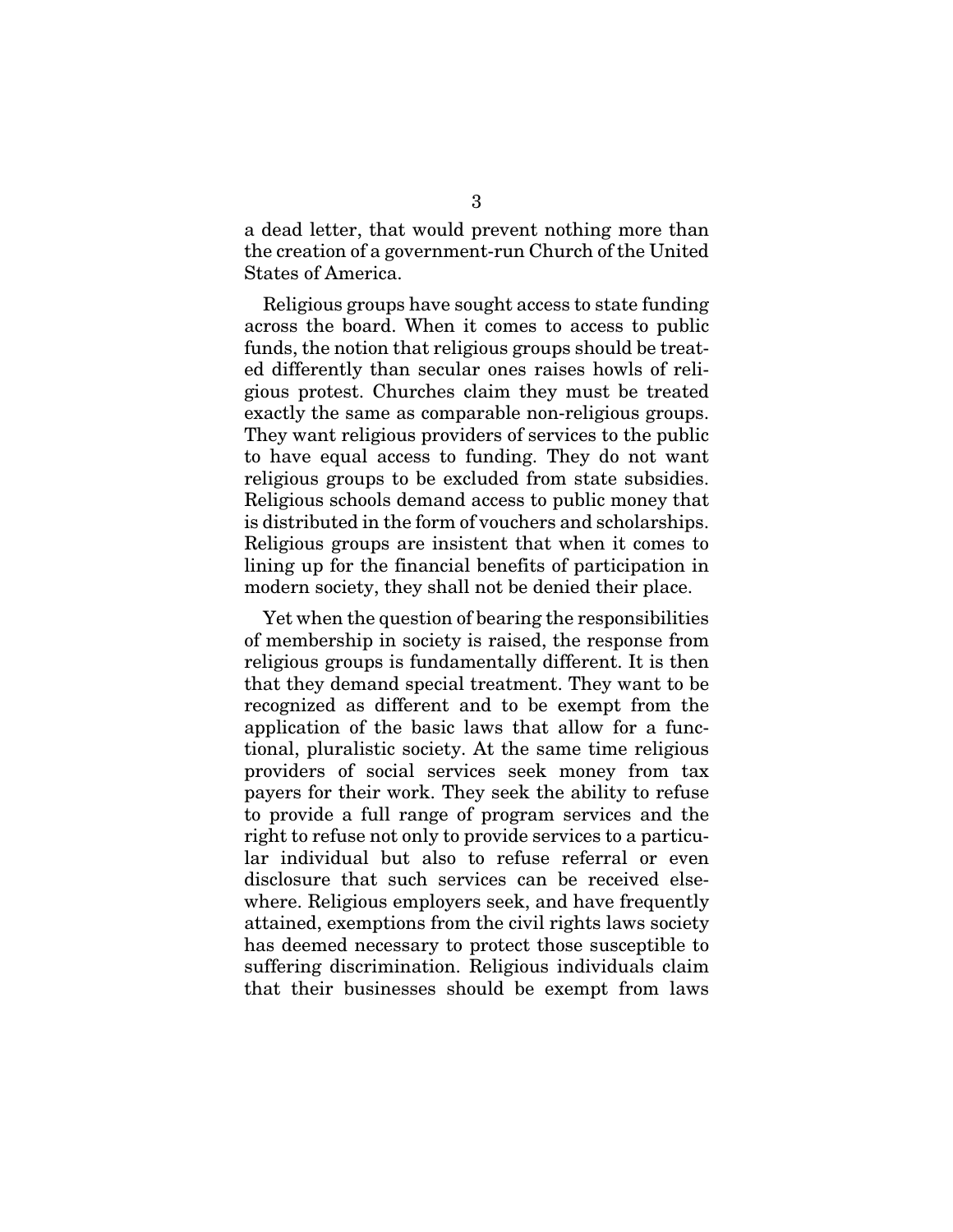governing the provision of health care coverage to their employees. They further claim even when exemptions are granted that those exemptions do not go far enough, and that signing a form to take advantage of such an exception is, in itself, a religious imposition.

But in the cases now before this Court, the Catholic schools in question seek to push the envelope even further. They seek to take the ministerial exception, a historically-rooted doctrine which, grounded in the First Amendment, defends the right of religious ministries to determine their own leaders without government interference, and expand it into an allencompassing special privilege. If the Court accepts the arguments of petitioners, it opens the door to a ministerial exception that cannot be sensibly limited. It tells those employees of religious groups that they have no recourse to the courts, no access to justice, if their employers decide to terminate them for any reason, be it gender, race, or based on a medical condition. Employers need not even advise these employees that the employers have retained such an absolute right of termination. The ministerial exception as envisioned by the petitioners goes far beyond defending their right to make merely religious-based decisions. Instead, it is one that allows them *carte blanche* to determine which employees are subject to the exception, in order to be able to terminate them for any reason.

Lawyers for petitioners, the Becket Fund for Religious Liberty, have been honest about petitioners' aim here. They do not seek a narrow ministerial exception that protects religious groups against government interference in the selection of their leaders and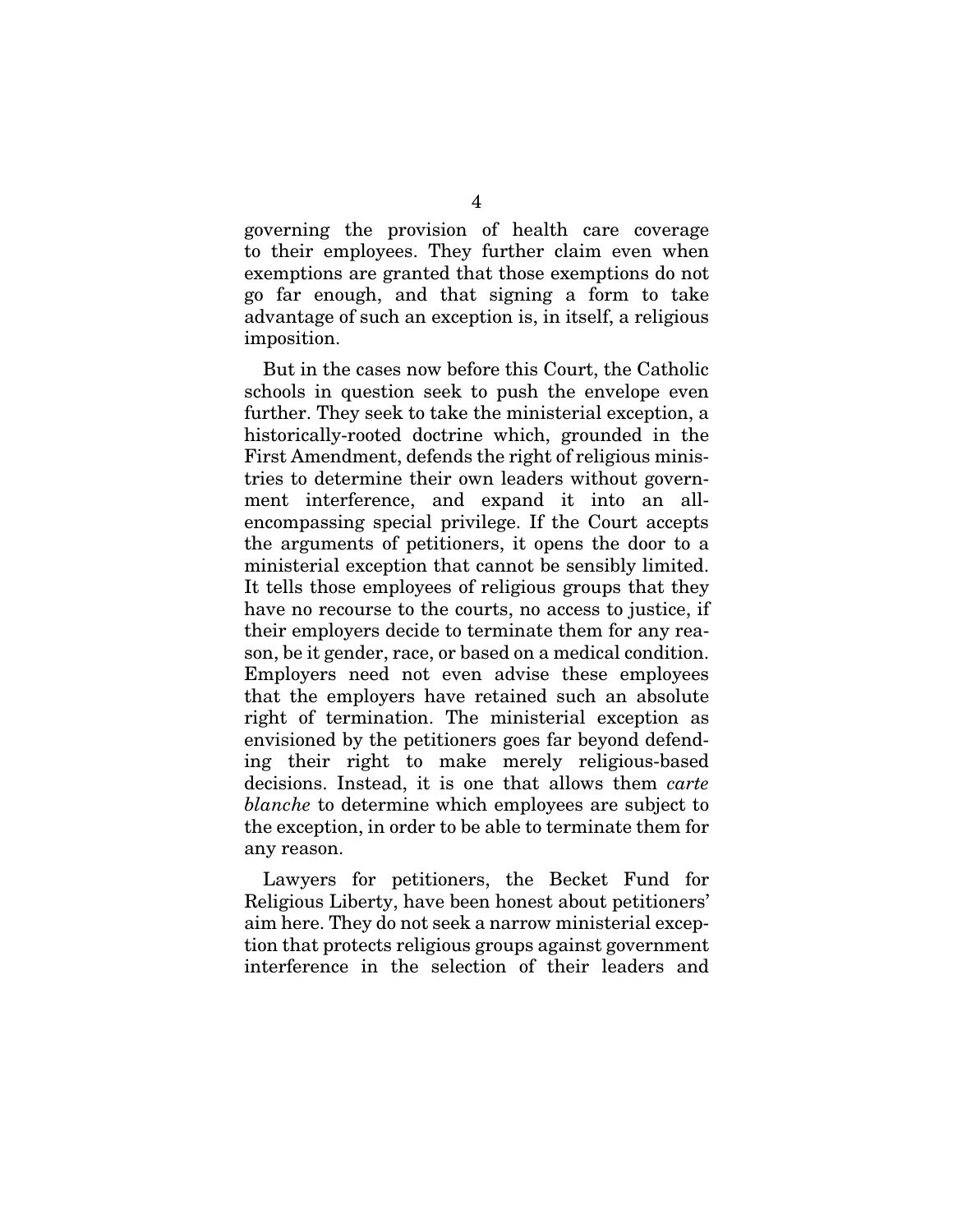preachers. Instead, they describes the ministerial exception as "something of a misnomer." Brief of Pet at 7, n.1. They want complete "ecclesiastical immunity." *Id.* Petitioners in this case seek to lift religious employers completely out of the realm of legal accountability and government regulation, and create a special legal right so that, if the employer merely defines a position as "ministerial," any legal inquiry must come to a halt.

The scope of this expansion would be staggering. Religious schools dominate the area of private education. However, any such decision could not logically be limited to education. If a teacher who a Catholic school did not require to be a Catholic is deemed ministerial and subject to exclusion from legal recourse, how can employees at religious hospitals be expected to have greater rights? Can a hospital group define its employees as ministerial, spreading their mission through their healing work and thereby exempt itself from all employment discrimination laws? Decisions such as *Burwell v. Hobby Lobby Stores, Inc.*, 573 U.S. 682 (2014) have blurred the boundaries between religious non-profit employers and for-profit ones, leaving no clear line as to who would or wouldn't qualify for such an exemption.

This Court in these and other cases must decide if the Establishment Clause still applies. If petitioners receive the "ecclesiastical immunity" they seek, then teachers at secular private schools will be protected by civil rights protections such as the Americans with Disabilities Act and the Age Discrimination in Employment Act, while otherwise identical educators in religious private schools will not be. This differen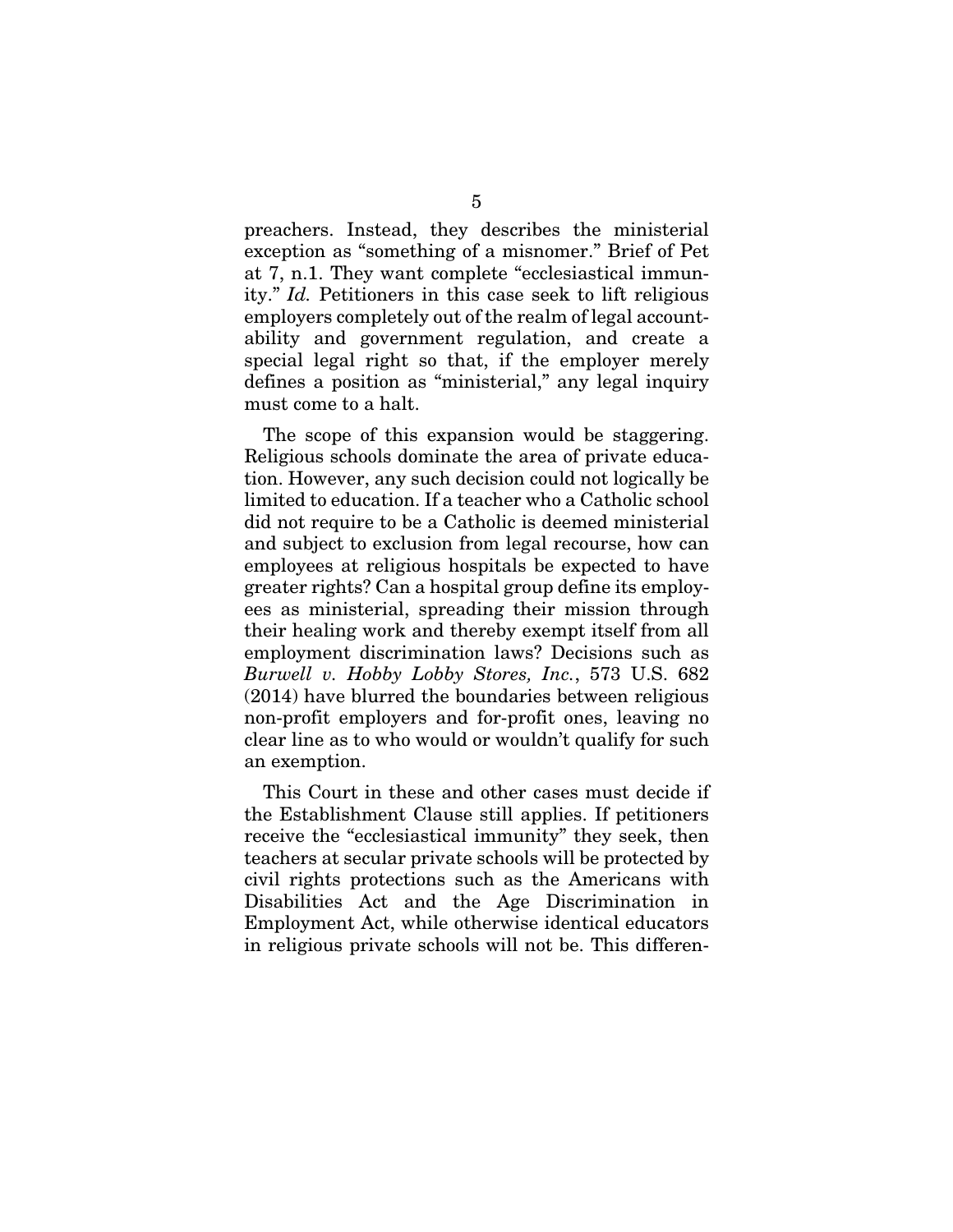tial treatment, based solely on religion, would constitute a violation of the neutrality that the Establishment Clause guarantees. Amici accept the necessity of the ministerial exception pertaining to true religious leaders. However, its expansion as sought here would violate the Establishment Clause.

#### ARGUMENT

### I. THE FIRST AMENDMENT REQUIRES A NARROW MINISTERIAL EXCEPTION

Amici do not come before this Court to argue that there is no ministerial exception. As this Court ruled in *Hosanna-Tabor Evangelical Lutheran Church & School v. EEOC*, the exception "ensures that the authority to select and control who will minister to the faithful—a matter 'strictly ecclesiastical,' is the church's alone." 561 U.S. 171, 194-95 (2012) (quoting *Kedroff v. St. Nicholas Cathedral of Russian Orthodox Church in N. Am.*, 344 U.S. 94, 119 (1952)). It would be clearly inappropriate in a country founded upon religious freedom and secular government for the government to require, for example, that the Roman Catholic Church should ordain women priests, or that an Orthodox synagogue should appoint a female rabbi. Such decisions go to the heart of the doctrines of religious organizations.

No religious group could be considered truly free if its leadership were appointed by the state. Indeed, such conflicts have characterized the relationships between church and state since at least the Eleventh Century and the Investiture Controversy that pitted Pope Gregory VII against Holy Roman Emperor Henry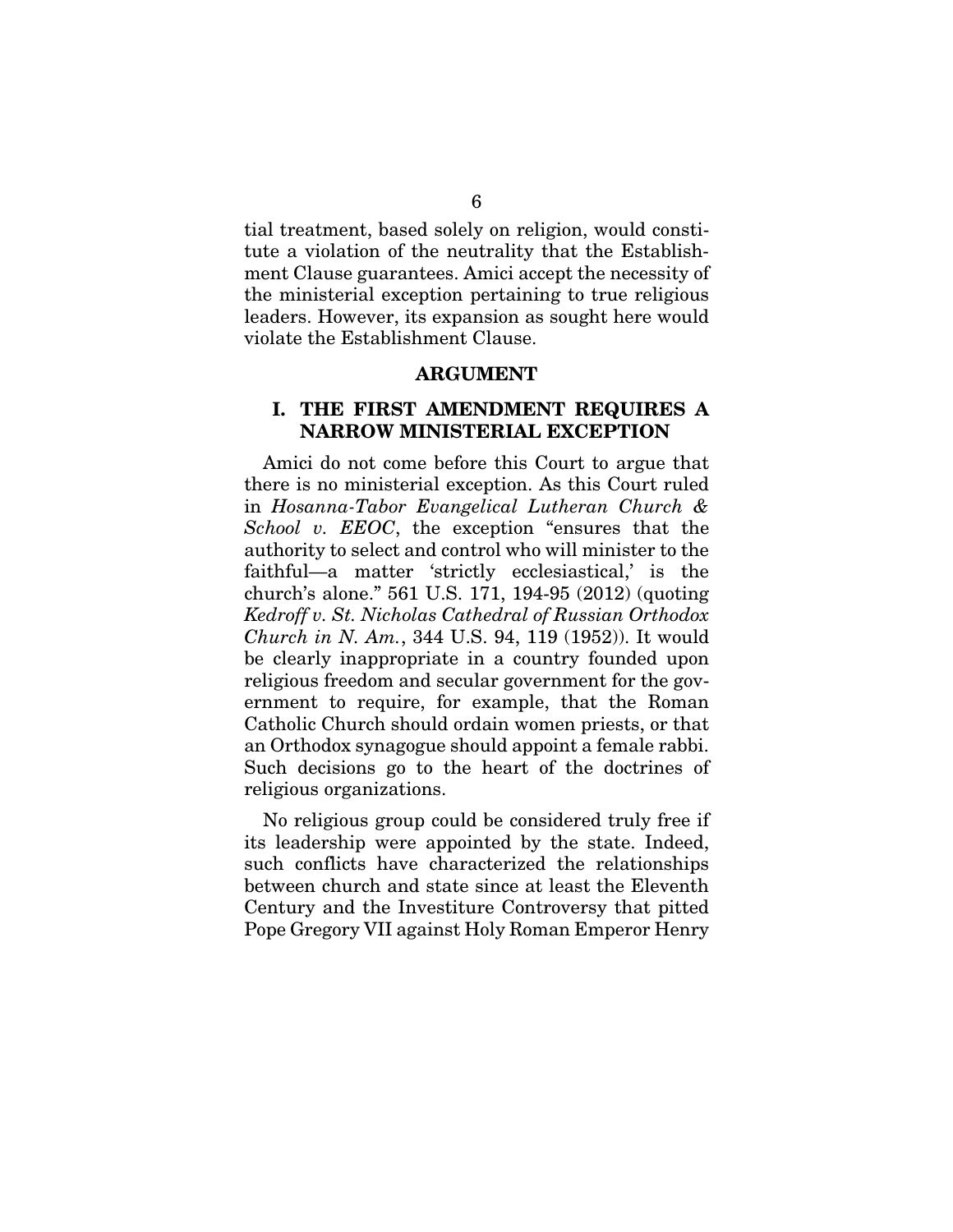IV.2 It was such battles that Chief Justice Roberts referenced in his opinion in *Hosanna-Tabor*, 561 U.S. at 182-84, and which formed "the background [against which] the First Amendment was adopted." *Id.* at 183.

The Framers, then, were fully aware of the dangers of having the government choose religious leaders. Not only would such a selection deny religious freedom for the religions themselves, it would also represent the very establishment that the Bill of Rights sought to oppose. In Britain, after all, Church of England bishops were appointed by the head of state, and took seats in the upper chamber, the House of Lords. The right of a religion to pick its own leaders, spokespeople, or ministers is central to the religious freedom and freedom from establishment guaranteed by the First Amendment.

### A. The Establishment Clause limits the scope of the ministerial exception

Were this narrow exception all that petitioners are seeking, this would be an easy case. However, petitioners seek to expand this idea of freedom to select their religious leaders into a blanket "ecclesiastical immunity," a broad doctrine which would isolate and protect any religious group from state scrutiny of any of its employment decisions, regardless of whether religious doctrines are involved.

Such an expansive protection from society's rules has no basis in the Constitution. This Court has made clear that the First Amendment provides no exemptions from laws of general applicability. *Employment* 

<sup>2</sup> Uta-Renate Blumenthal, *Investiture Controversy*, Encyclopaedia Brittanica, https://www.britannica.com/event/Investiture-Controversy (last visited Mar. 3, 2020).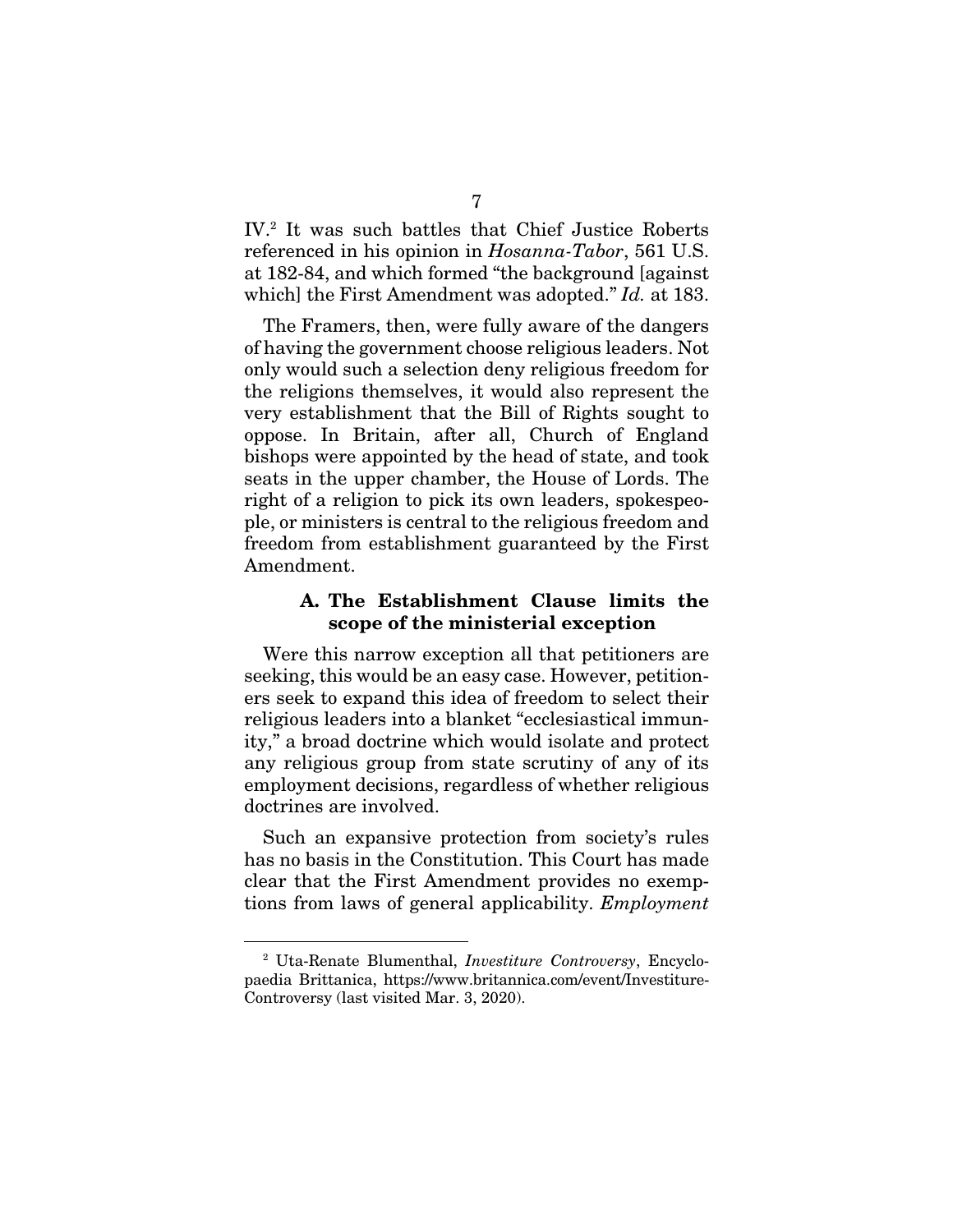*Div., Dep't of Human Resources of Oregon v. Smith*, 494 U.S. 872, 878-9 (1990). The ministerial exception, therefore, cannot emanate from a free exercise right to be exempt from laws such as the Age Discrimination in Employment Act (ADEA), 29 U.S.C. § 621-29 (1967), the Americans with Disabilities Act (ADA), 24 U.S.C. § 12101 et seq. (1990), or Title VII of the Civil Rights Act (Title VII), 42 U.S.C. § 2000e et seq. (1964). There exists no such free exercise right to avoid complying with these laws of general applicability.

Any claim to a constitutionally mandated, free exercise exception here must coexist with the restrictions that the Establishment Clause places upon government action. As the first freedom referenced in the Bill of Rights, the Establishment Clause requires that "Congress shall make no law respecting an establishment of religion." U.S. Const. amend. I. As this Court has ruled, this prevents government favoritism and support either for one religion over others, or in favor of religion in general. *Epperson*, 393 U.S. at 104 ("The First Amendment mandates government neutrality between religion and religion, and between religion and nonreligion."). An exemption going beyond the constitutional norm of equal applicability of all laws to all individuals and organizations violates the Establishment Clause.

The harm to be avoided is not state adjudication of matters involving religious groups. Such adjudication is commonplace, and, as this Court has long held, "[c]ivil courts do not inhibit the free exercise of religion merely by opening their doors to disputes." *Presbyterian Church in the U.S. v. Mary Elizabeth Blue Hull Memorial Presbyterian Church*, 393 U.S. 440, 449 (1969). What civil courts may not constitutionally do, however, is rule on matters that are "purely ecclesi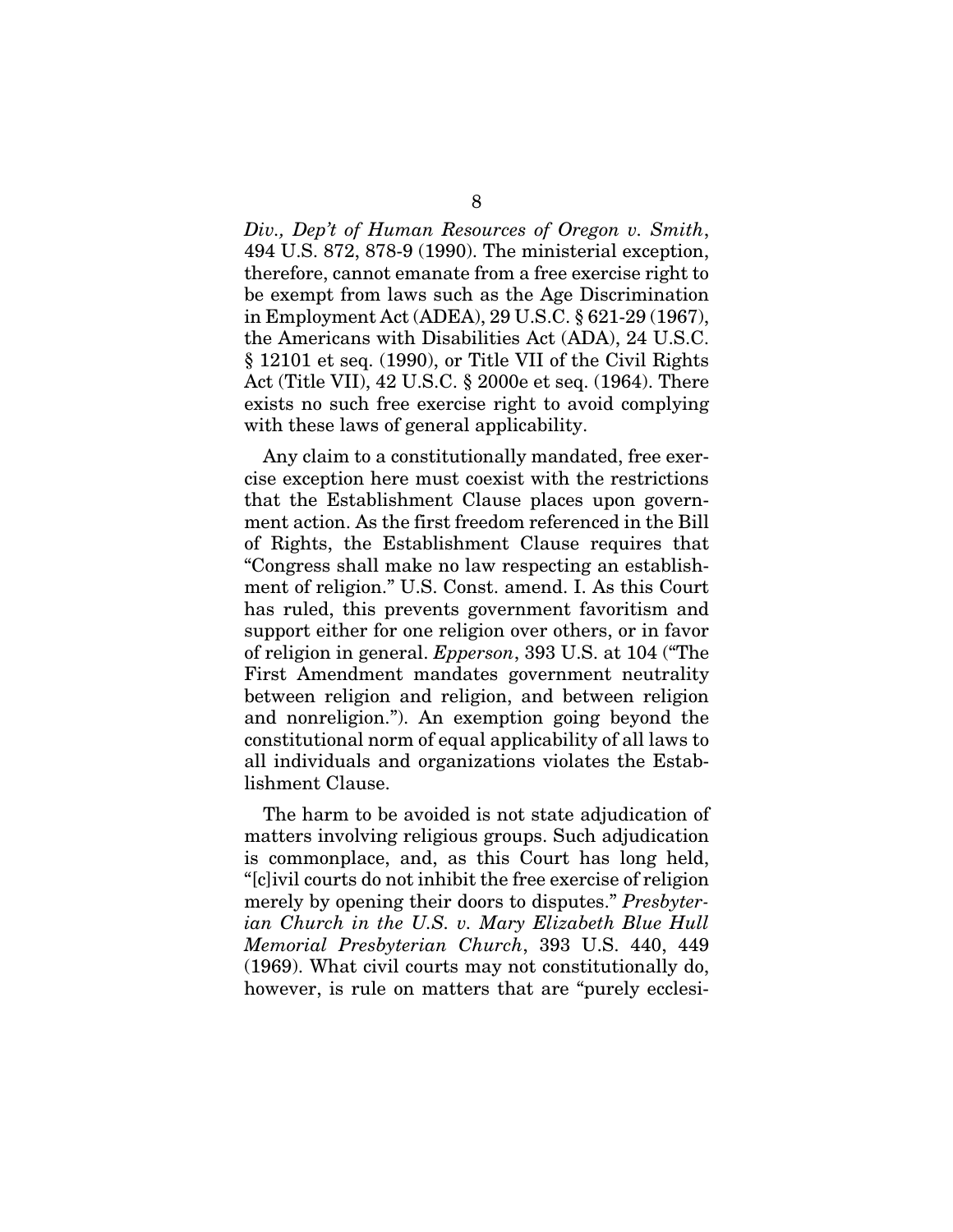astical." *Gonzalez v. Roman Archbishop of Manila*, 280 U.S. 1, 16 (1929). Where such a question of doctrinal interpretation exists, the matter is internal to the religious group, and "civil courts must defer to the 'authoritative resolution of a dispute within the church itself.'" *Jones v. Wolf*, 443 U.S. 595, 605 (1979).

### B. Any ministerial exception must be narrow

If the purpose of a ministerial exception is to prevent the state's appointing religious leaders and officiants, and thereby interfering with the conduct of religious practice, its scope must be limited to only such situations. To do otherwise would simply be to grant legal privileges to only religious organizations as opposed to non-religious ones. This would constitute a violation of the government neutrality guaranteed by the Establishment Clause. A violation of the Establishment Clause would occur if a secular private school is subject to the strictures of the Americans with Disabilities Act when determining whether to end the employment of a woman with breast cancer, but a religious school is not.

Exceptions are by their nature narrow. They are departures from the norm of universal applicability, which is the very principle that underlies a nation of laws. If cast as broadly as the "ecclesiastical immunity" sought by petitioners, the exception would swallow the rule in its entirety. Granting religious groups the right to ignore employment protection laws when it comes to decisions regarding their leaders is sufficient. It cannot, though, be extended to allow all employees in any capacity to be regarded as religious leaders for the sole purpose of depriving them of generally applicable employment rights, unrelated to a denomination's doctrine.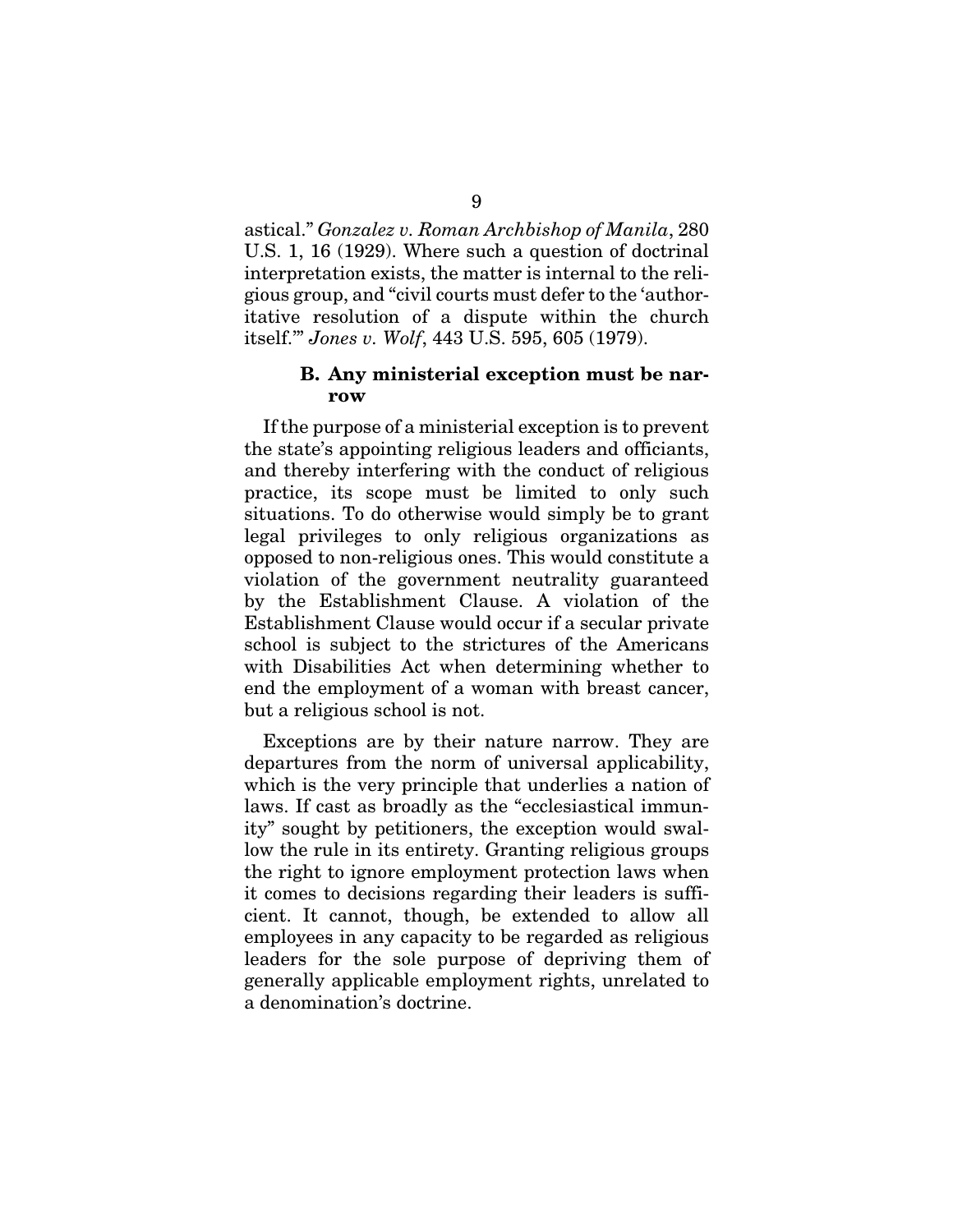There is then a clear dividing line when seeking to limit the scope of the ministerial exception. It exists as needed to prevent the type of harm to religious freedom that occurs when courts attempt to rule on "purely ecclesiastical" matters. *Gonzalez*, 280 U.S. at 16. The ministerial exception should not be available to religious groups if doctrinal questions are not involved. Here, neither petitioner presents any religious practice issue that should be beyond the power of civil courts to adjudicate.

The legislative exemptions present in Title VII and the ADEA already include such a restriction. In creating the exemptions, Congress took the notion of a ministerial exception, and applied it to all employees of religious non-profits, but specifically limited to the granting of employment preference to co-religionists. In *Corp. of Presiding Bishop of the Church of Jesus Christ of Latter-Day Saints v. Amos*, 482 U.S. 327, 330 (1987), this Court held that this did not violate the Establishment Clause.3 The situation here, however, is much broader. There is no claim that these teacher terminations were based on theological considerations. Petitioners seek instead a sweeping right to ignore employment law in any situation.

That this Court has chosen to extend the ministerial exception beyond the clear line requirement of a religious doctrinal issue in *Hosanna-Tabor*, does not, however, mean that it should continue to be expanded without limit. *Hosanna-Tabor,* 565 U.S. at 194. As Justice Alito noted in concurrence, "religious authorities must be free to determine who is qualified to serve

<sup>&</sup>lt;sup>3</sup> Amici believe this decision to be incorrect, and that such a broad reaching exemption violates the government neutrality towards religion guaranteed by the First Amendment.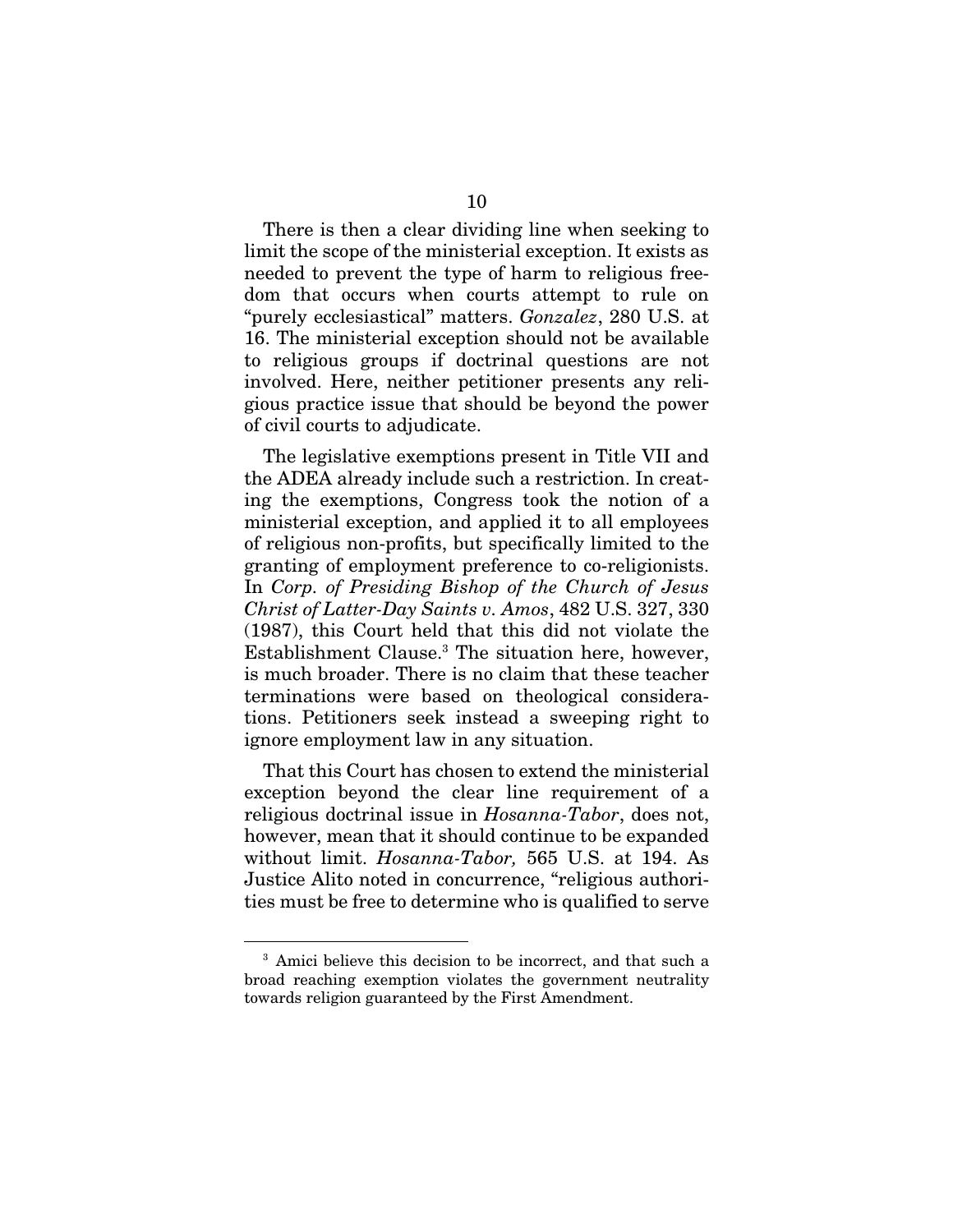in positions of *substantial religious importance*." *Id.* at 200 (Alito, J. concurring) (emphasis added). Where a position does not meet this high bar, there can be no exception. As the Court has recognized, there is no hard and fast rule as to which positions are of substantial enough religious importance. However, it should be necessary, though not sufficient, that a religious group considers a position religious enough to require that it be filled by a member of that faith. If a religious organization determines that any person is eligible for a particular position (as was the case with Respondent Biel, *Biel v. St. James. Sch.*, 911 F.3d 693, 605 (9th Cir. 2018), then it stretches credulity for that same religious group to later claim that a civil court would threaten its religious freedom and independence by adjudicating a matter concerning the termination of such employees.

To keep within the proper boundaries, and not the sweeping immunity petitioners admit to seeking, Brief of Pet. at 7 n.1, the ministerial exception should apply only in cases where the position has a true, unmistakable religious purpose. Petitioners should not be able simply to point to a single or a limited religious element in a position, such as supervising prayers, or teaching religious classes along with secular subjects, and then assert a claim that a job is now so central to the religious mission that no court can adjudicate the legality of termination of employment. Petitioners claim not only that their schools may legally terminate teachers for religious reasons, they further insist that they may terminate teachers for explicitly nonreligious reasons. If upheld, petitioners' position would allow unlimited scope in terminating any employee, regardless of that employee's actual duties.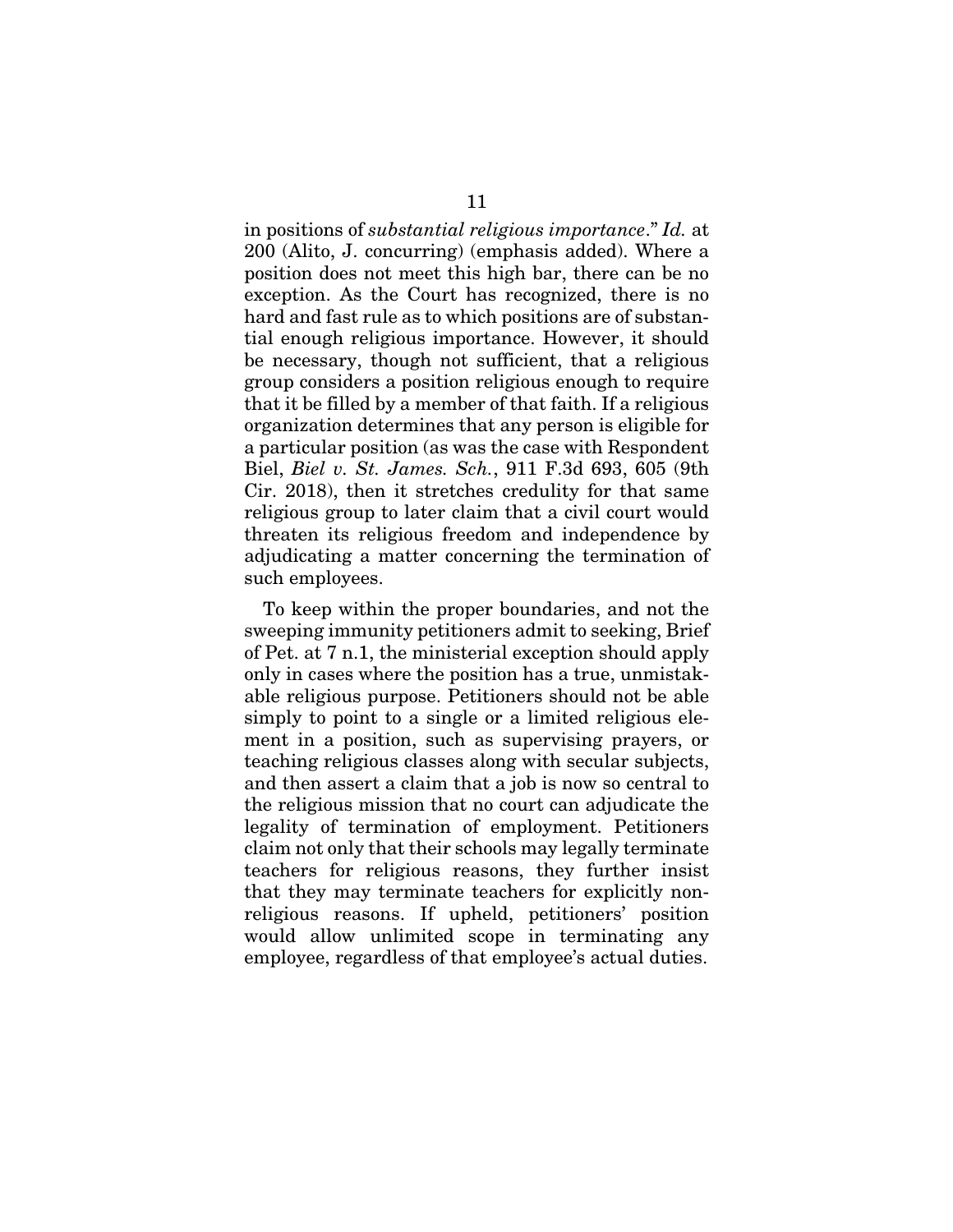## II. A BROAD EXEMPTION WOULD CAUSE MAJOR DAMAGE

#### A. Religious schools dominate the private school sector

Private education plays a very significant role in the U.S. system. In 2015-16, one quarter of American schools, or almost 35,000 individual schools, made up the private sector for Pre-Kindergarten to Grade 12.4 These schools enrolled over 5,750,000 students, or more than 10% of the total school enrollment in the nation.5 Of these students, 78.4% attend religious private schools.6 Private schools provide almost a half million full time equivalent teaching positions, of which 69.8% are at religious schools.<sup>7</sup>

Of course, private education in the United States is not limited to pre-kindergarten through 12th grade. At the level of higher education, there are 1,700 private, non-profit colleges and universities.<sup>8</sup> Of these schools, nearly 1,000 have a religious affiliation.9 The degree of religiosity of each particular institution of higher

8 Morgan Wegner, *Secular Students at Religious Colleges*, Best Colleges Blog (May 31, 2019), https://www.bestcolleges.com/blog/ secular-students-at-religious-colleges/.

9 *Colleges and Universities with Religious Affiliations*, Encyclopedia.com, (Jan. 26, 2020), https://www.encyclopedia. com/education/encyclopedias-almanacs-transcripts-and-maps/col leges-and-universities-religious-affiliations.

<sup>4</sup> *Facts*, Council for American Private Education, https://www. capenet.org/facts.html (last visited Mar. 6, 2020).

<sup>5</sup> *Id.*

<sup>6</sup> *Characteristics of Private Schools in the US*, National Center for Education Statistics (Aug. 15, 2017), *available at* https://nces. ed.gov/pubsearch/pubsinfo.asp?pubid=2017073.

<sup>7</sup> *Id.*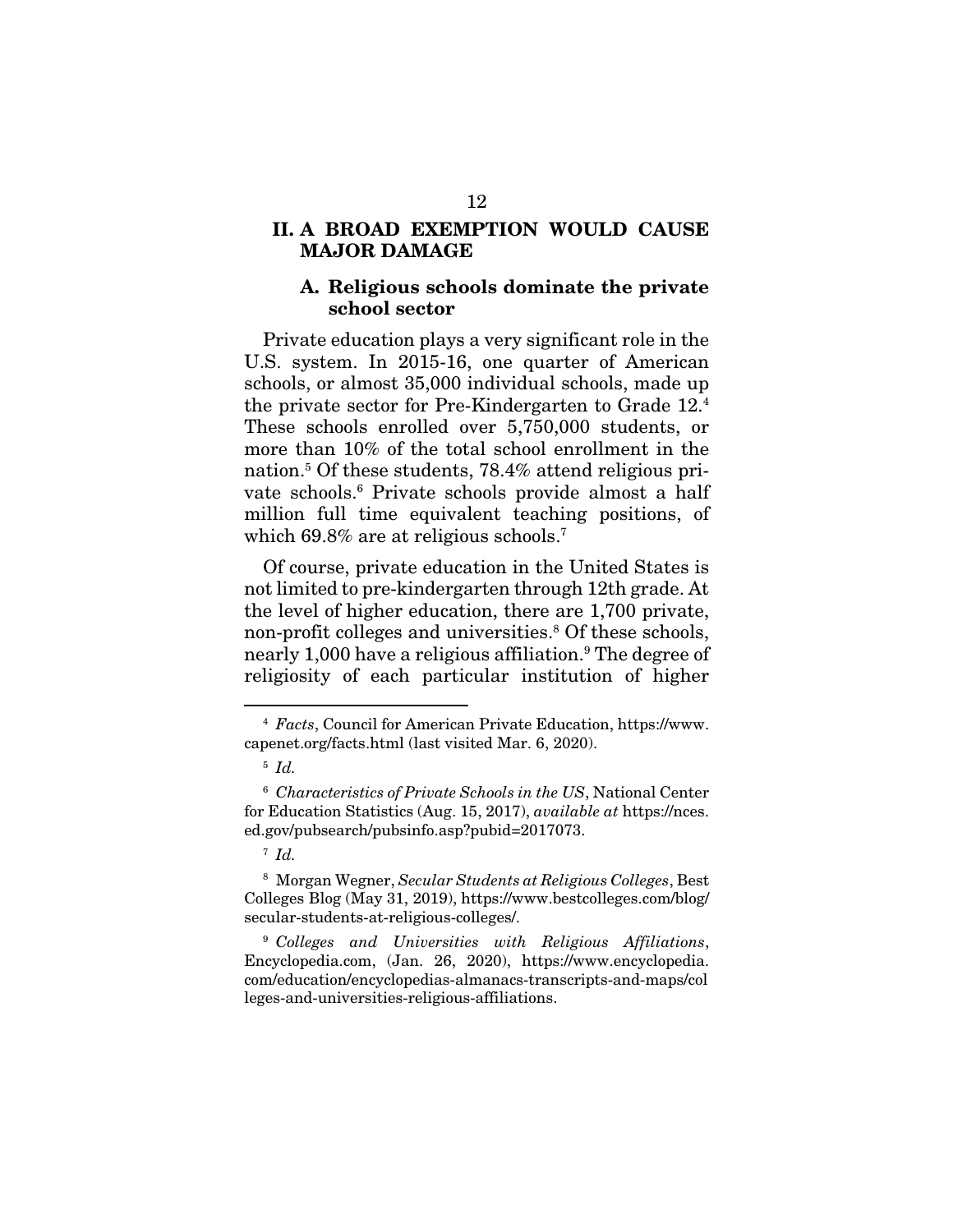learning of course varies. Some schools were founded by a religious group and have largely moved away from association with that group. Others remain closely tied both in the public eye and in their demographics with a particular religious organization.10 Others still maintain a strict religious code of conduct.<sup>11</sup>

Millions of students in America are educated at religious institutions. Hundreds of thousands of teachers, lecturers, and professors are employed by them. The days of Catholic schools being staffed completely by nuns who have dedicated their lives to service to the Church are long gone. In 2018, teachers from religious orders (nuns and monks) numbered only 3,000 in the US Catholic school system, only 3% of Catholic school staff.12 The number of nuns in the nation has fallen from 180,000 in 1965 to 45,000 in 2018.13 And the average age of those remaining as teachers has risen. In one order it was 71 in 2008 and 77 in 2018.14

14 *Id.*

<sup>10</sup> The University of Notre Dame, for example, reports that 80% of its student body is Roman Catholic. Ellie Domborwski, *Catholicism at Notre Dame*, The Observer (Feb. 8. 2019), https:// ndsmcobserver.com/2019/02/catholicism-at-notre-dame/.

<sup>11</sup> For example, Brigham Young University forbids behavior by students including sexual relations outside of heterosexual marriage, use of profane and vulgar language, and the consumption of coffee or tea. *Church Educational System Honor Code*, BYU University Policies, https://policy.byu.edu/view/index.php?p=26 (last visited Mar. 6, 2020).

<sup>12</sup> Melanie Burney and Kristen Graham, *Catholic schools have fewer nuns, but those who remain inspire*, Philadelphia Inquirer, (Apr. 21, 2018) *available at* https://www.inquirer.com/philly/ news/new\_jersey/catholic-school-teachers-nuns-decline-holy-crossacademy-new-jersey-20180421.html.

<sup>13</sup> *Id.*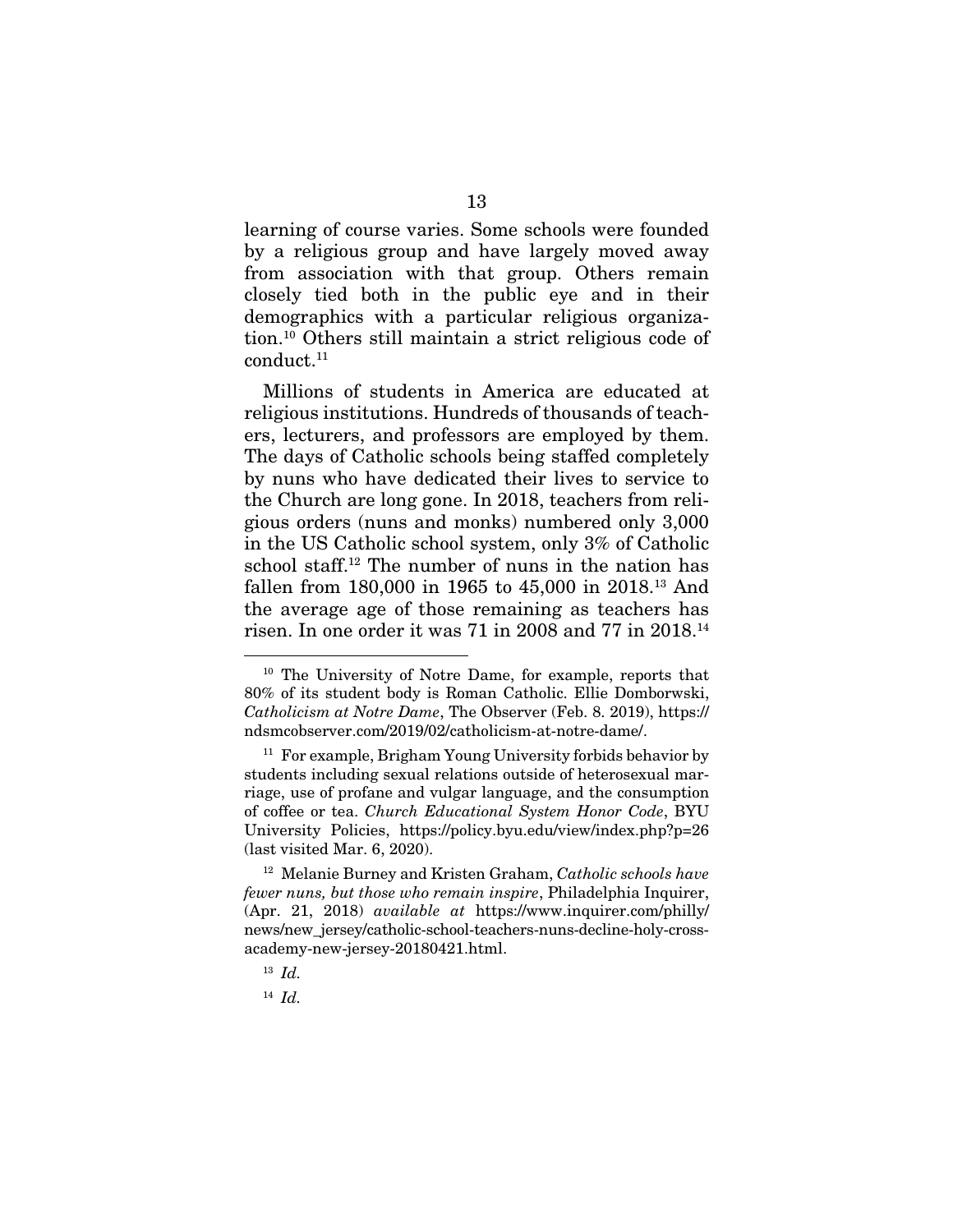It seems unlikely that the trend of religious schools' employing lay teachers will reverse itself.

Any decision by this Court that allows religious schools to claim immunity from the protections for their teaching employees afforded by labor and civil rights laws will adversely impact high numbers of teachers. While this Court referenced the importance of certainty for the employer, *Hosanna-Tabor*, 565 U.S. at 197 (Thomas, J., concurring) ("Fear of potential liability might affect the way an organization carried out what it understood to be its religious mission" *citing Amos*, 483 U.S. at 336), no consideration was given to the absence of certainty for an employee. Whether civil rights laws will protect an employee against dismissal is an extremely important factor that allows that individual to plan for the future. A lay teacher, whose job title contains no religious reference, and who was not even required to be a member of the faith of her employing organization, would have no advance warning that a diagnosis of breast cancer would lead to her termination, which would also result in the loss of her health insurance coverage.

### B. Religious hospital groups are widespread

Sweeping as the impact of petitioners' claimed "ecclesiastical immunity" would be on the large numbers of Americans employed in the private education sphere, there is nothing in the theology or legal theory of the ministerial exception that would limit its scope to only religious schools. Religious groups maintain that religious schools are integral to their mission. Such schools are one of the core ways in which they spread their faith. However, religious organizations also provide a range of other services and equally see such services as required by their faith and integral to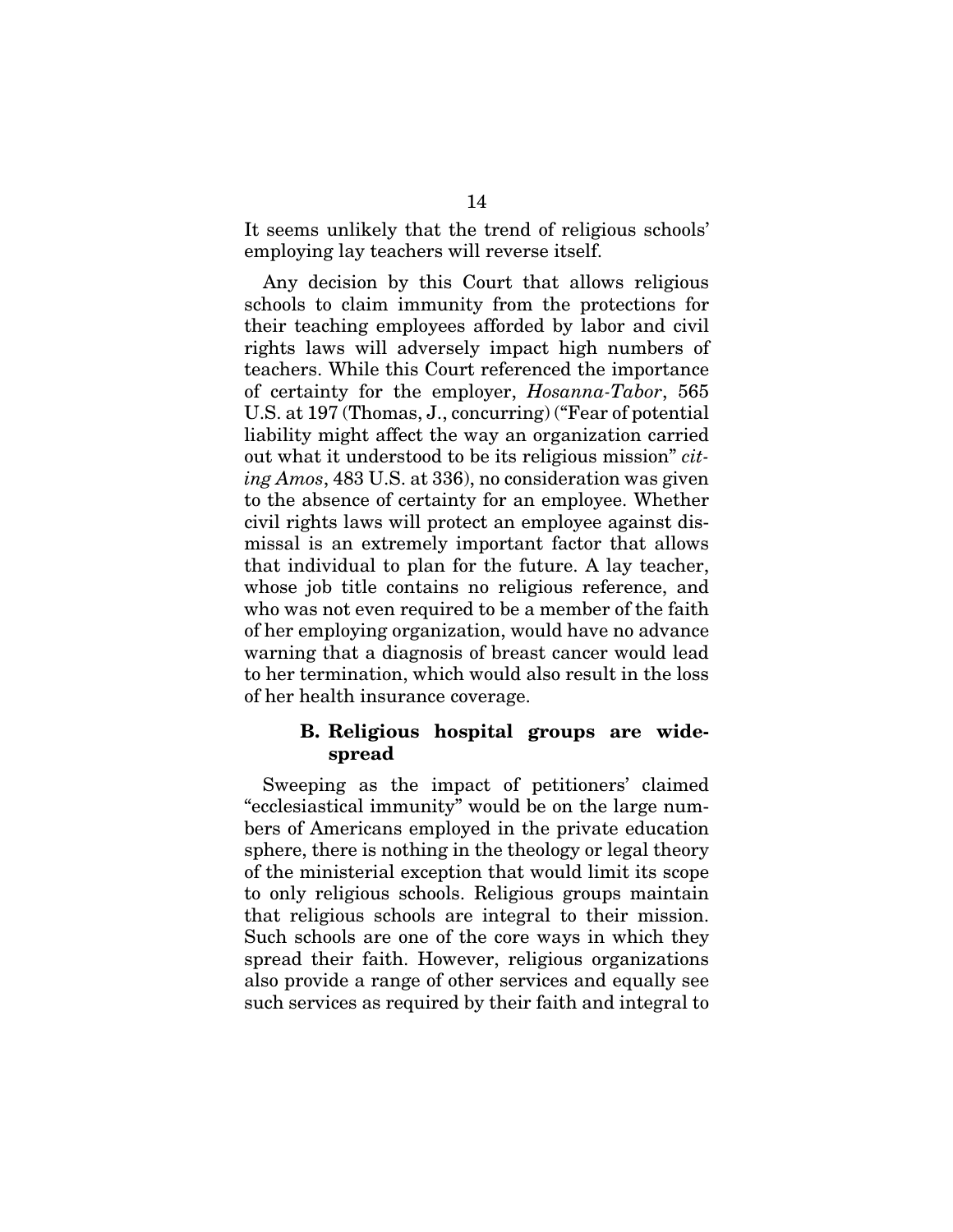proselytizing. Religiously affiliated providers are common in health care in the United States, from hospital groups, to care facilities for the elderly, to social service providers. All these areas would be adversely impacted by an unlimited ministerial exception.

In 2016, after a long period of hospital consolidation resulting from significant growth of religiously affiliated hospital groups, one fifth of hospital beds in the United States were located in religiously affiliated hospitals.15 Three quarters of these religious hospitals were part of Catholic groups, and four of the ten largest health care systems in the United States were Catholic.16 Between 2001 and 2016, while the number of hospitals overall shrunk, the number of Catholic hospitals in the US rose by 22%. In Washington state, for example, more than 40% of hospital beds in 2016 were in Catholic hospitals.17 From 2001 to 2011, looking only at acute care facilities, the number of secular non-profit facilities fell by 12%. The number of public facilities fell by 31%, and the number of Catholic nonprofit acute care facilities rose by 16%.18

<sup>15</sup> *The Growth of Religious Health Care Systems*, Advancing New Standards in Reproductive Health, UCSF, https:// www.ansirh.org/research/growth-religious-healthcare-systems (last visited Mar. 6, 2020).

<sup>16</sup> *Id.*

<sup>17</sup> Anna Barry-Jester & Ameia Thomson-DeVeaux, *How Catholic Bishops are Shaping Healthcare in Rural America*, FiveThirtyEight (July 25, 2018), https://fivethirtyeight.com/fea tures/how-catholic-bishops-are-shaping-health-care-in-ruralamerica/.

<sup>18</sup> Nina Martin, *The Growth of Catholic Hospitals by the Numbers*, ProPublica (Dec. 18, 2013), https://www.propublica. org/article/the-growth-of-catholic-hospitals-by-the-numbers.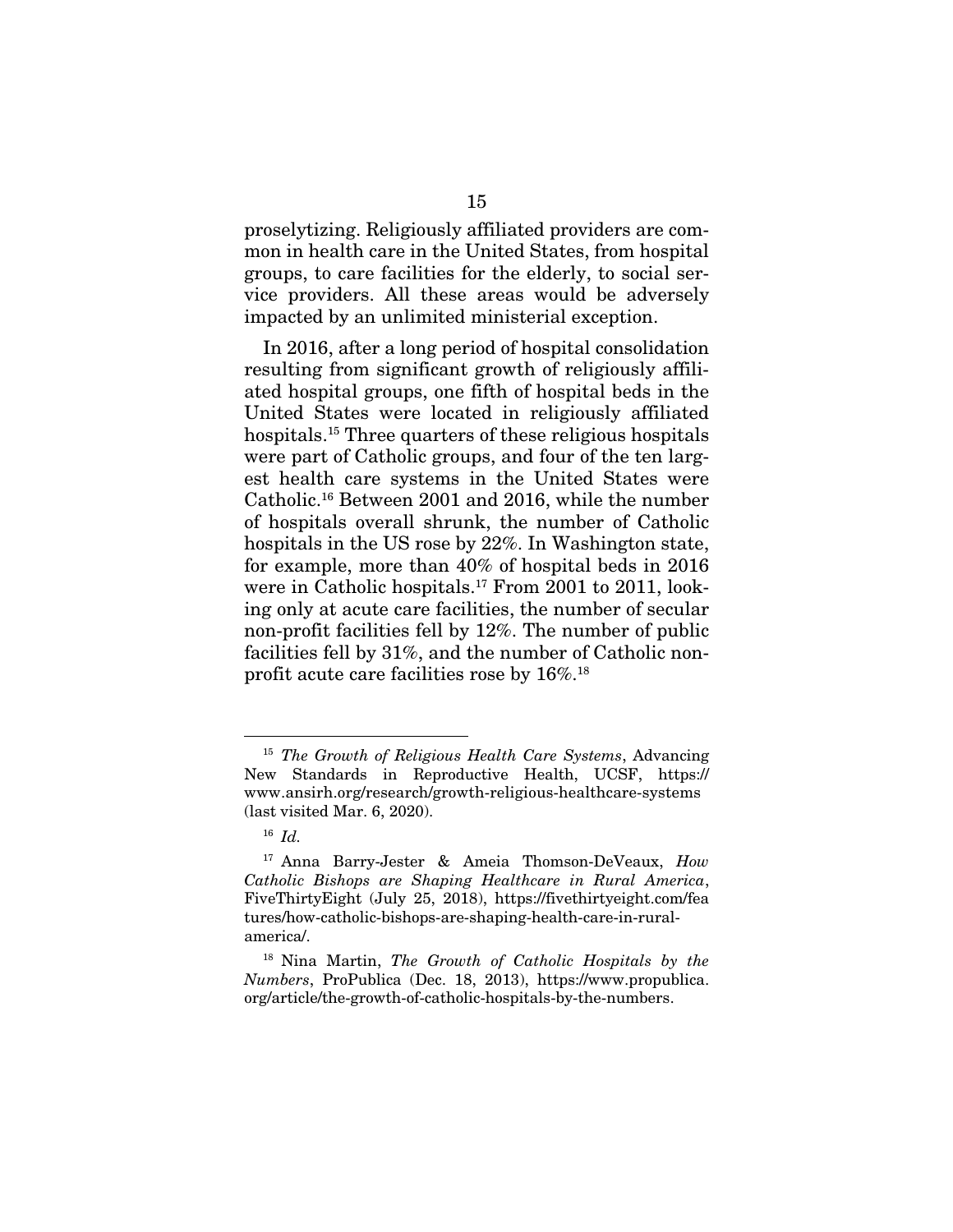In hospitals in the United States, over three million people are employed in the area of "Healthcare practitioners and Technical Occupations."19 Assuming staffing rates are stable between religious non-profit hospitals and others, this represents over 670,000 workers employed by religious non-profit hospitals to provide health care to patients, and thus to further the religious based mission of the organization. This number, of course, does not include groups such as counsellors and educators employed by the hospitals, who equally can be seen as advancing the religious goals of the organization.

Moreover, approximately 85% of non-profit retirement communities are religiously based.<sup>20</sup> Religious organizations exist across the entire spectrum of providing services. For example, religious communities in the United States provide 130,000 alcohol recovery programs, 120,000 programs to help the unemployed, and 26,000 active ministries for people living with HIV.<sup>21</sup> These programs range from small volunteer run groups to larger, more established endeavors with multiple paid employees. All of these health care and social service programs can claim their employees are acting to spread their religious

<sup>19</sup> *May 2018 National Industry-Specific Occupational Employment and Wage Estimates, NAICS 622000 – Hospitals*, U.S. Bureau of Labor Statistics, *available at* https://www.bls.gov/ oes/2018/may/naics3\_622000.htm.

<sup>20</sup> *Religious exemptions and LGBT service providers*, SAGE (Jan. 4, 2018), https://www.sageusa.org/news-posts/religiousexemptions-and-lgbt-elder-services/.

<sup>21</sup> Brian Grim, *Religion may be bigger business than we thought. Here's why*, World Economic Forum (Jan. 5, 2017), https://www.weforum.org/agenda/2017/01/religion-bigger-busine ss-than-we-thought/.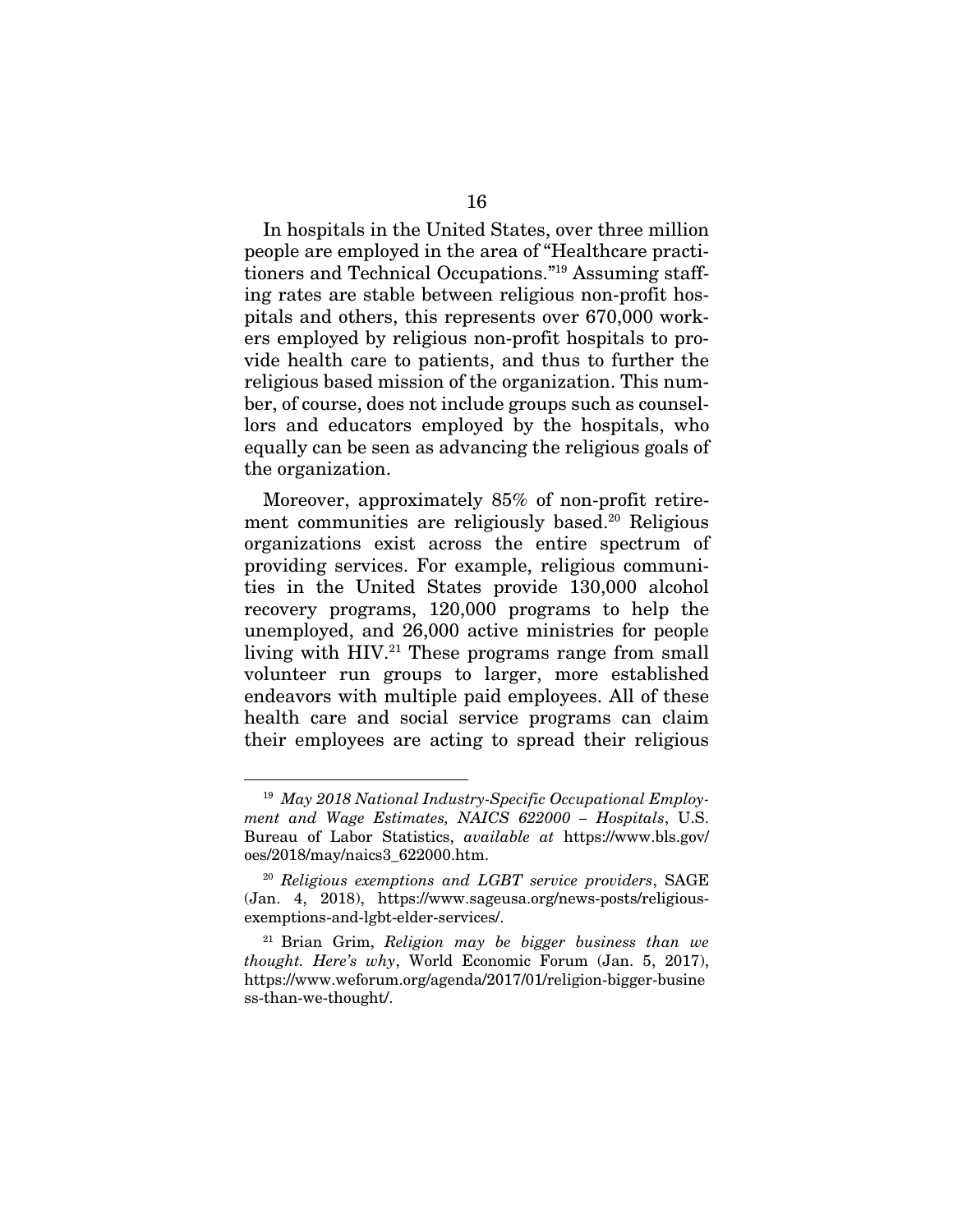mission in the same way as would a teacher at a religious school. The expansive ecclesiastical immunity sought by petitioners would then apply to all such workers. Millions of American employees would thus be removed from the coverage of civil rights employment laws.

### C. An expansive exception may not be limited to non-profit organizations

A ministerial exception that was extended to include teachers, doctors, nurses, alcohol and drug counsellors, retirement home coordinators, job skills trainers and countless other types of workers employed by nonprofits would be damaging enough to the system of laws designed to protect employees against discrimination. But as a result of recent legal decisions, it is unclear that such an exemption could even be limited to the non-profit sphere.

In *Hobby Lobby*, 573 U.S. at 690, this Court allowed a for-profit closely held corporation to sue for an exemption under the Religious Freedom Restoration Act (RFRA). 42 U.S.C. § 2000bb et seq. (1993). The arts and crafts store had sued, demanding the same exemption from the contraceptive mandate of the Patient Protection and Affordable Care Act (ACA), 42 U.S.C. § 18001 et seq. (2010), which religious nonprofits had been offered by the Department of Health and Human Services. *Hobby Lobby*, 573 U.S. at 698- 99. Hobby Lobby's statement of purpose commits its religious owners to "[h]onoring the Lord in all [they] do by operating the company in a manner consistent with religious principles." *Id.* at 703.

In finding that RFRA protected private, for-profit corporations, this Court noted that, as with religious non-profits, "furthering [for-profit corporations'] reli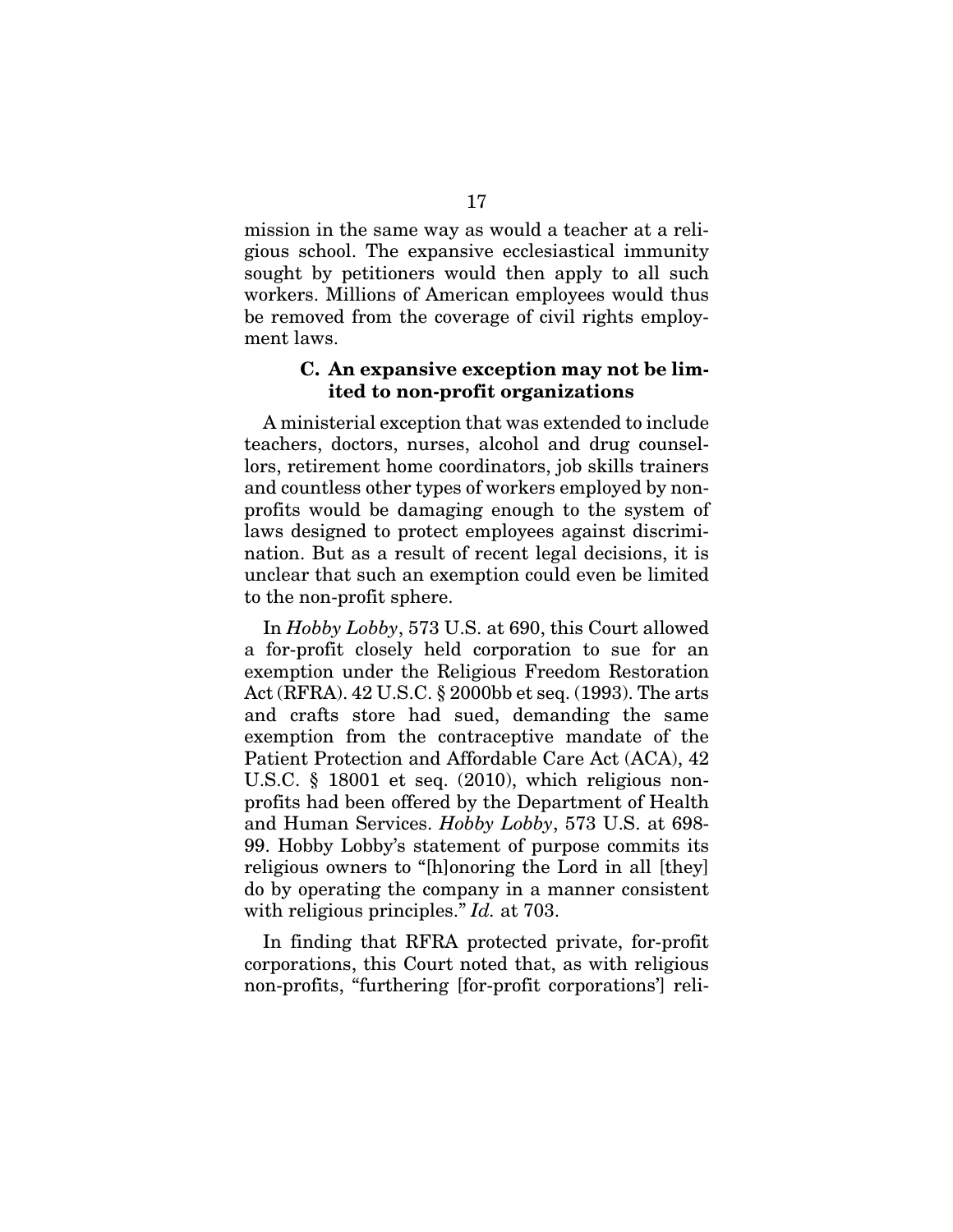gious freedom also 'furthers individual religious freedom." *Id.* at 709. Because the owners of the corporation were so closely identified with it, their religious goals and missions were the goals and missions of the corporate entity. Requiring the corporation to provide insurance that includes methods of contraception alleged to be abortifacients was no different in this Court's majority opinion than requiring the individual owners to do so.

Applying the same rationale to the current situation, it is reasonable to wonder if a private, for-profit organization, run on religious principles, could equally claim that both its religious freedom and its ability to further a religious mission were unconstitutionally restricted by government interference in that organization's employment decisions. A broad ministerial exception, such as that suggested by Justice Thomas would require civil courts "to defer to a religious organization's good-faith understanding of who qualifies as its minister," *Hosanna-Tabor*, 565 U.S. at 196 (Thomas, J. concurring). If for-profit corporations can assert the same rights as religious organizations, then the religious owners of a for-profit corporation would be entitled to the same accommodation of their good faith determination of who best serves and advances the religious mission of the corporation.<sup>22</sup>

If this Court gives petitioners the expansive ecclesiastical immunity which they seek, there is no limit to how far this can reach. Allowing such a broad exemption, even if it could be restricted only to the field of

<sup>22</sup> While *Hobby Lobby*, 573 U.S. at 717, dealt with a closely held corporation, the case does not explicitly exclude publically traded for-profit corporations from the same protections. Instead, the Court noted that "it seems unlikely that the sort of corporate giants to which HHS refers will often assert RFRA claims." *Id.*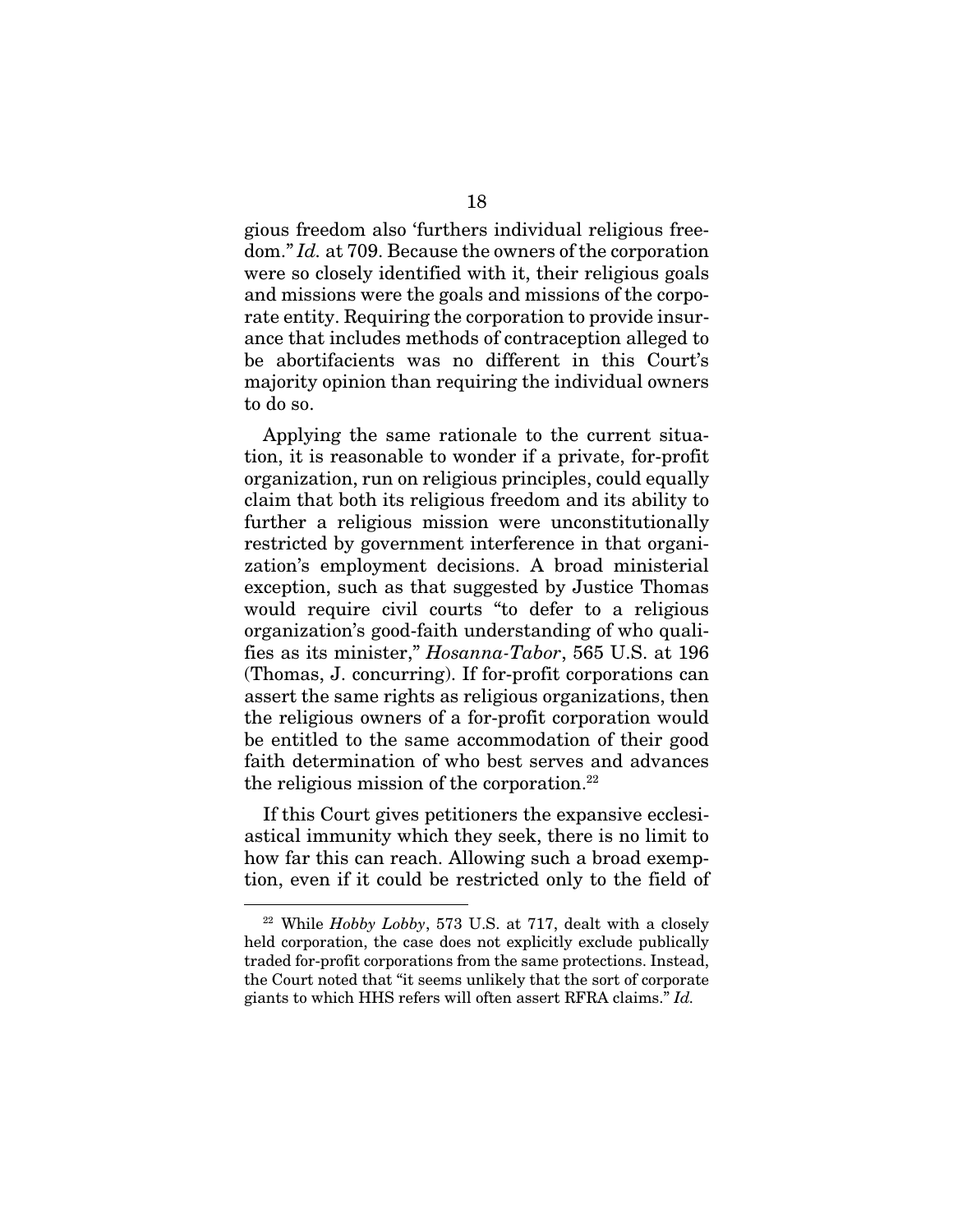religious education, would already adversely impact the lives of large numbers of American workers. Worse yet, it is far from certain that it would even be possible to restrict such immunity to only the sphere of religious education. It would undermine the very purpose of civil rights laws regarding employment and also privilege religion in such a way that would violate the Establishment Clause. Any exception granted must therefore remain quite narrow, tightly defining those leadership positions covered. Otherwise, we will have an expansive immunity that cannot be contained, and that jeopardizes the rights of countless employees.

### III. THE PURPOSE OF THE CIVIL RIGHTS LAWS

Religious freedom is indeed a critical value in our society. However, such freedom coexists with multiple other values of equal importance. Therefore, when determining the extent of a claimed religious exemption that impacts third parties, this Court must take great care to ensure that the harm to those other individuals is avoided as much as possible.

There is no doubt that the exception sought here harms third parties. The claimed right to hire and fire at will, completely immunized from legal scrutiny, is a right to discriminate against individuals who would otherwise be protected by our nation's civil rights and employment laws. Such harm has long been recognized by this Court as a variable that must be considered. *Est. of Thornton v. Caldor, Inc.*, 472 U.S. 703, 709 (1985) (striking down a Sabbath day law as a violation of the Establishment Clause because it "took no account of the interests of the employer or *those of other employees who do not observe a Sabbath*.")(emphasis added); *T.W.A. v. Hardison*, 432 U.S. 63, 81 (1977) (Sabbatarian employee had no right to a change in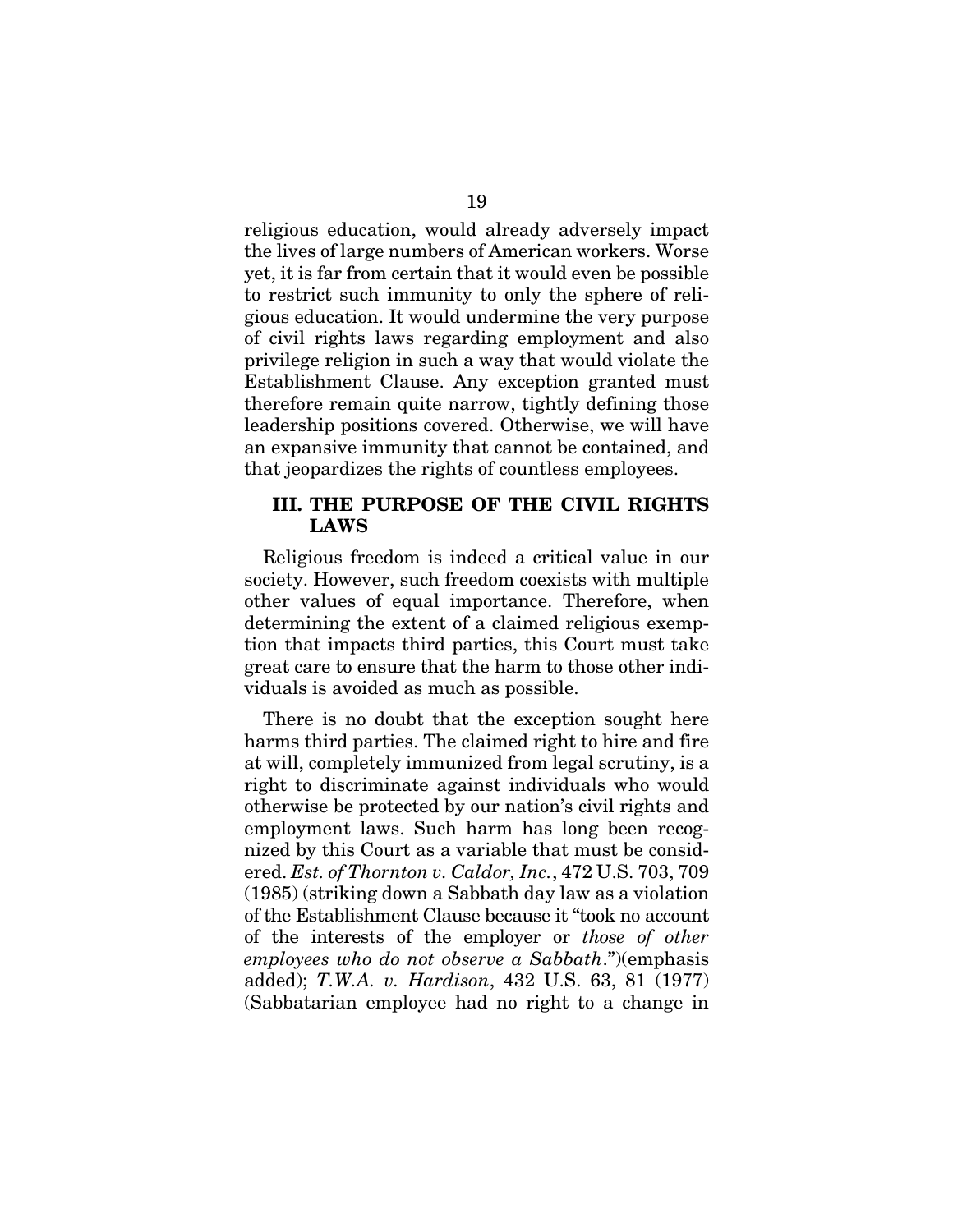shift structure as that change would "deprive another employee of his shift preference at least in part because he did not adhere to a religion that observed the Saturday Sabbath."); *United States v. Lee*, 455 U.S. 252, 261 (1982) (despite religious objections, Amish employers must pay social security contributions for their employees because not doing so would harm those employees' interests and would "operate [] to impose the employer's religious faith on the employees.")

Congress has, over decades, worked to develop a comprehensive structure of employment protection through the civil rights non-discrimination laws. The underlying concern behind these laws is the most crucial value of equality. Just as our nation was born on the principal of freedom of conscience in matters of religion, additionally, "we are a free people whose institutions are founded upon the doctrine of equality." *Loving v. Virginia*, 388 U.S. 1, 11 (1967). That path to equality has been long and tortuous, strewn with many setbacks along the way. Full equality for all has not yet been achieved. Our commitment to equality, generally, even as embodied in the Fourteenth Amendment, is further bolstered by the mandate of the religion clauses of the First Amendment requiring the equality of both believers and nonbelievers. Such equality is not served if only religious claimants have exemptions from generally applicable laws that are unavailable to anyone else.

In seeking to defend equality, Congress has enacted a series of laws designed to protect equal opportunity for all, not just confined to their relations with the government, but also in fundamental areas of life where such equality has been historically absent. These laws, which are designed to protect the fundamental human dignity of everyone, regardless of race or religion, sex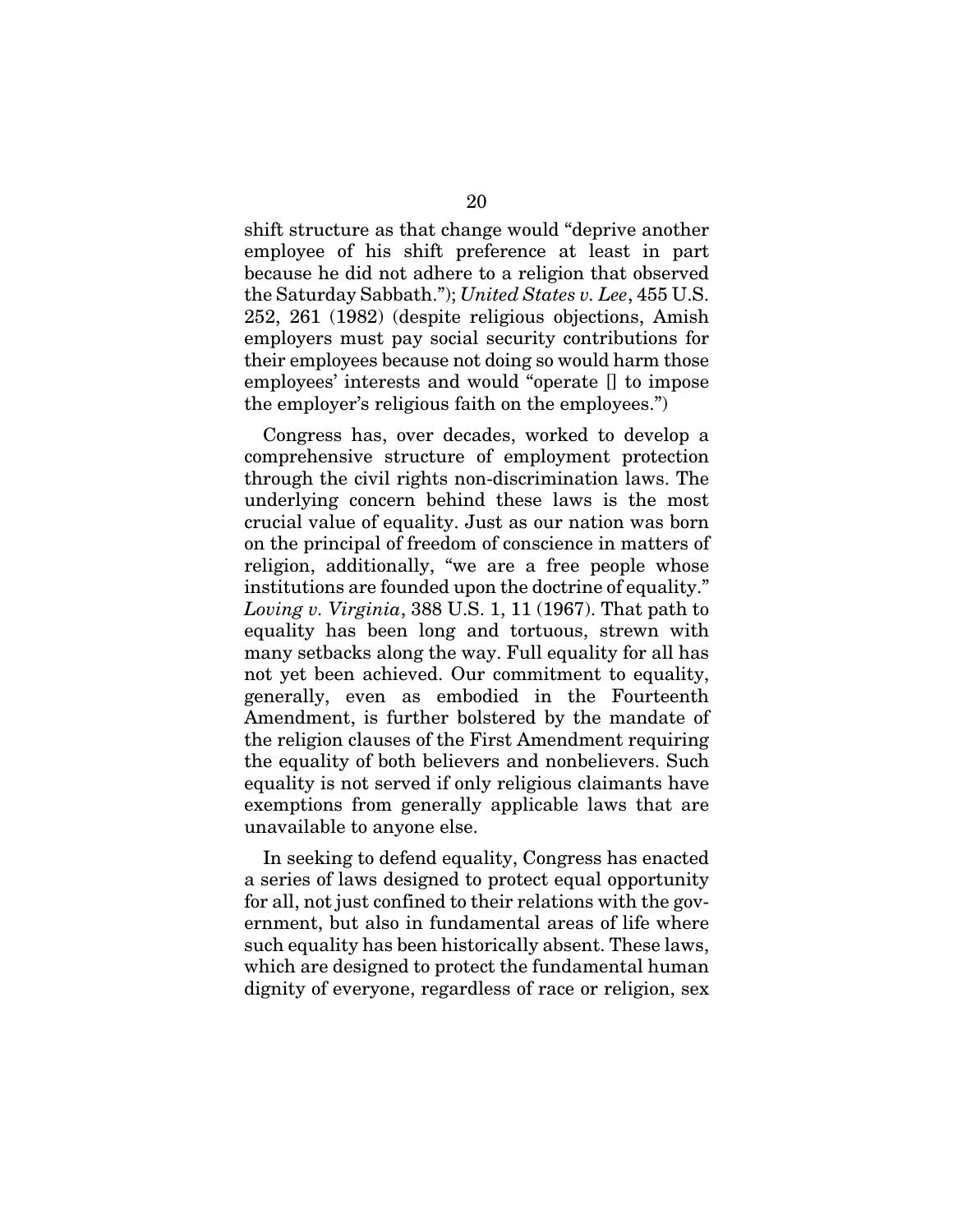or age, disability or other protected characteristics, have long been upheld by this Court and repeatedly recognized as serving "compelling state interests of the highest order." *Roberts v. U.S. Jaycees*, 468 U.S. 609, 624 (1984).

Where claims of religious freedom have come into conflict with the government interest of preserving equality, religious freedom has never been seen as entitled to some automatic priority which would immunize the religious from having to abide by laws binding on everyone else. *Newman v. Piggy Park Enterprises, Inc.*, 390 U.S. 400, 402 n.5 (1968) (describing as "patently frivolous" the notion that the Civil Rights Act was invalid and could not force a restaurant to serve African American customers because of the owner's religious belief in segregation); *Bob Jones University v. U.S.*, 461 US. 574, 604 (1983) ("[A] fundamental, overriding interest in eradicating racial discrimination in education . . . substantially outweighs whatever burden denial of tax benefits" places on a university which defended its racially discriminatory policies on religious grounds.)

Religious organizations already have the right not to hire a woman priest or imam, based on the tenets of their religion. The expanded ecclesiastical immunity now sought by petitioners is the ability to hire and  $fire<sup>23</sup>$  anyone, for any reason whatsoever, even if that reason is unavailable to other employers under any civil rights law, and for the terminated individual to have no legal recourse to challenge a religious employer's decision.

<sup>23</sup> Such an exception would go beyond hiring and firing, to include differential treatment with respect to pay and benefits, and even allowing harassment.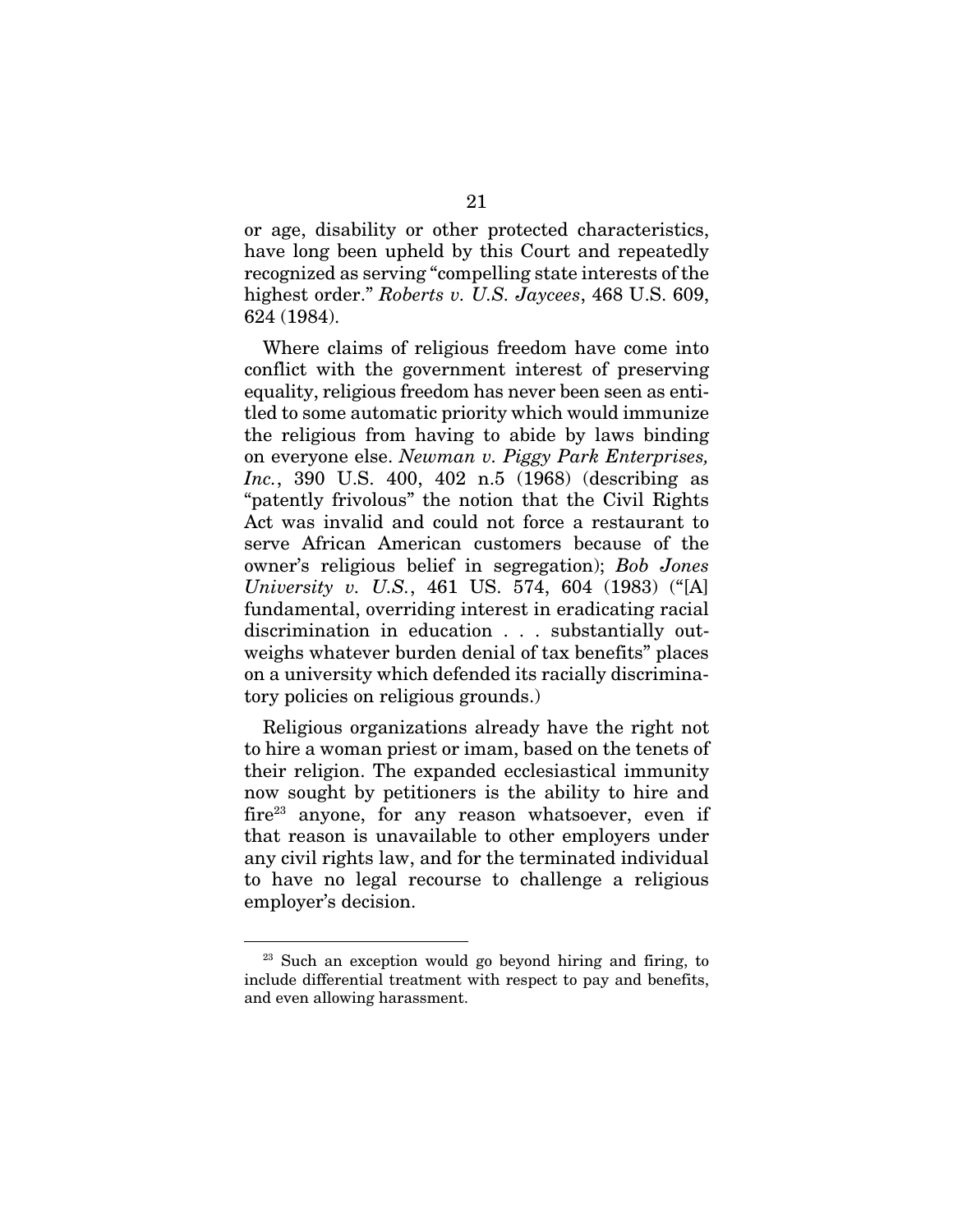The exception must be narrowly confined to pertain to only those employees whose positions involve actual religious leadership. As this Court has interpreted the exception, no religious justification is required to invoke it. "The purpose of the exception is not to safeguard a church's decision to fire a minister only when it is made for a religious reason." *Hosanna-Tabor*, 565 U.S. at 194. As applied, it has been held to negate the need to "preclude any inquiry whatsoever into the reasons behind a . . . ministerial employment decision." *Aliciea-Hernandez v. Cath. Bishop of Chi.*, 320 F.3d 698,703 (7th Cir. 2003). Petitioners here, by claiming protection under the ministerial exception, do not claim a religious reason for having terminated respondents. The logical result of petitioners' claims would be that even if they terminated respondents for being diagnosed with breast cancer, or for being elderly, it simply does not matter.

There are already many cases of the ministerial exception being claimed in such non-religious situations. *E.g.*, *Skrzypczak v. Roman Cath. Diocese of Tulsa*, 611 F.3d 1238, 1246 (10th Cir. 2010) (female employee paid less than equivalent male employee); *Grussgott v. Milwaukee Jewish Day Sch., Inc.*, 882 F.3d 655, 657 (7th Cir. 2018) (teacher terminated after diagnosis of brain tumor); *Rosati v. Toledo, Ohio Cath. Diocese*, 233 F. Supp. 2d 917, 919 (N.D. Ohio 2002) (trainee nun terminated, resulting in loss of health insurance, after diagnosis of breast cancer); *Gomez v. Evangelical Lutheran Church in Am.*, No. 1:07CV786, 2008 U.S. Dist. LEXIS 61143, at \*5 (M.D.N.C. Aug 7, 2008) (Title VII claims of minister alleging racial abuse barred by ministerial exception).

When determining how far any exemption should go, this Court must examine the costs of that exemp-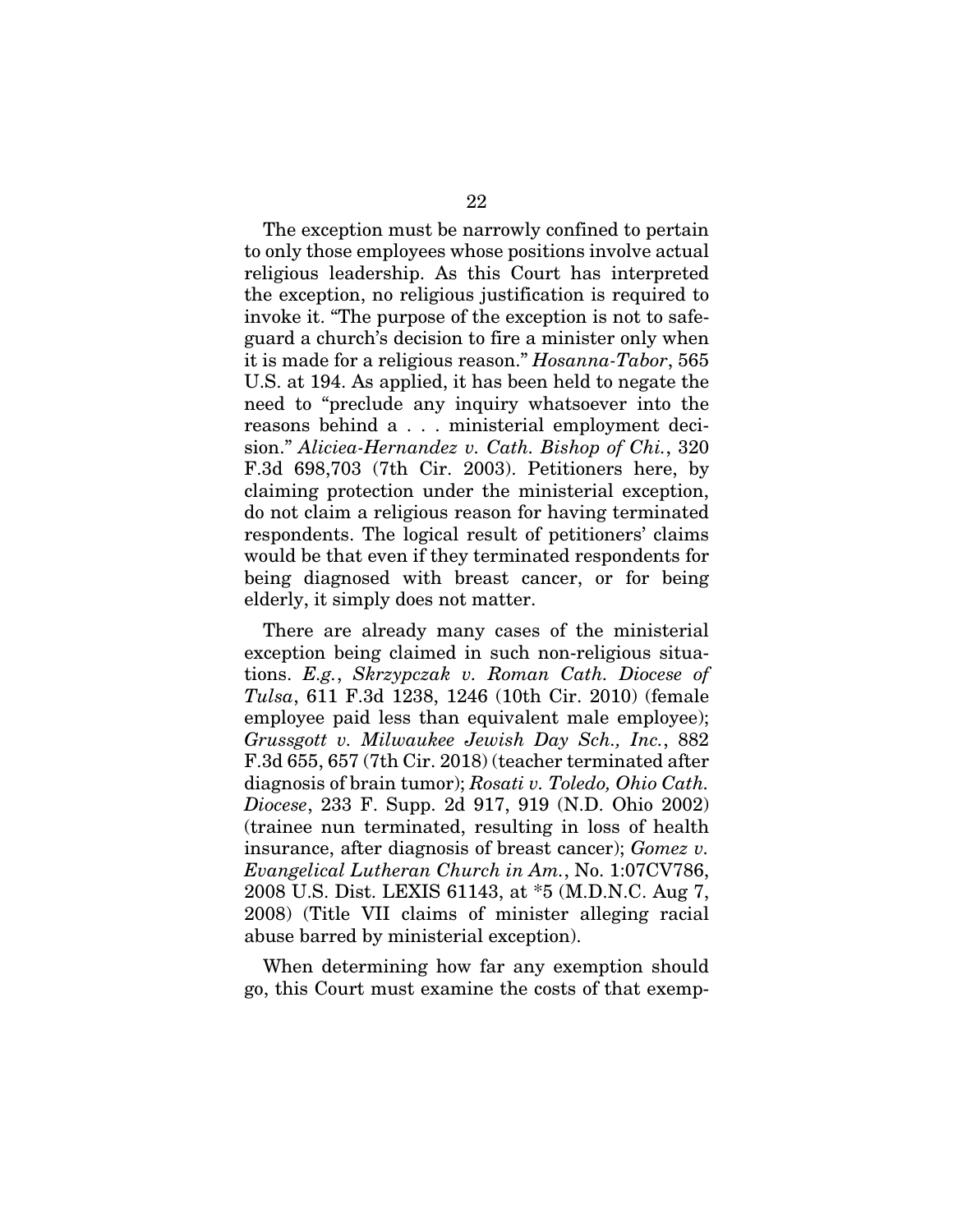tion, especially those to be borne by innocent third parties. Granting petitioners the sweeping immunity they seek will adversely impact job security for millions of Americans, including those, such as racial minorities, women, the disabled, and the elderly, for whom Congress has enacted legislative protections. To allow religious organizations *carte blanche* to discriminate in employment decisions regardless of theological justifications, and then to refuse to look further, granting deference "to a religious organization's goodfaith understanding of who qualifies as its minister," *Hosanna-Tabor*, 565 U.S. at 196 (Thomas, J. *concurring*), is a recipe for unlimited immunity. This will engender the return of invidious discrimination to large swathes of the workforce.

### IV. RELIGIOUS GROUPS HAVE SOUGHT TO PLAY BOTH SIDES OF THE FENCE

The guaranteed freedom of religion is balanced by the government neutrality promised in the Establishment Clause.

Government in our democracy, state and national, must be neutral in matters of religious theory, doctrine, and practice. It may not be hostile to any religion or to the advocacy of no-religion; and it may not aid, foster, or promote religion or religious theory against another or even against the militant opposite. The First Amendment mandates government neutrality between religion and religion, and between religion and nonreligion.

#### *Epperson*, 393 U.S. at 103-04.

This neutrality is characterized by a balancing act. The more special advantages and benefits that are given to religious groups and individuals in the name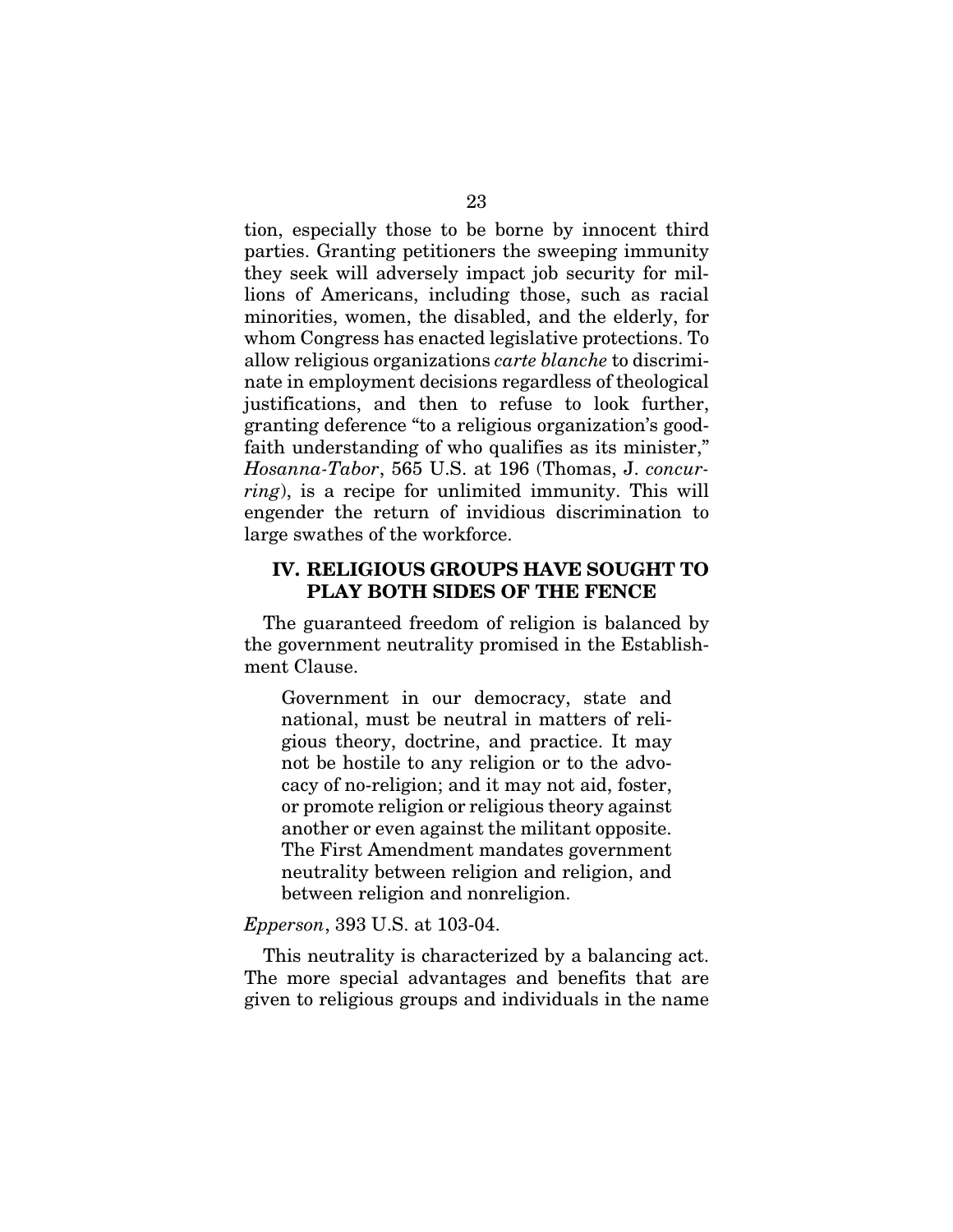of protecting religious freedom (as opposed to comparably placed secular groups and individuals), the further the balance tilts towards the religious favoritism prohibited by the Establishment Clause. In between the protection of religious freedom guaranteed by the Free Exercise Clause, and the government neutrality mandated by the Establishment Clause, there exists a space where government action is permitted, but not constitutionally required.<sup>24</sup> This Court has referred to this area of permitted, though not mandated action as "room for play in the joints." *Walz*, 397 U.S. at 669. Recently, however, religious groups have been seeking to place a finger on the scales and to distort the balance, pushing for ever more benefits and privileges for religion alone. They have sought both to reduce the realm of government actions prohibited by the Establishment Clause and increase those commanded by the Free Exercise Clause. In doing so, they distort *Walz*'s "play in the joints," *id.*, and seek to eliminate *Epperson*'s guarantee of government neutrality. 393 U.S. at 104. If these attempts are successful, religious groups will have succeeded in writing the Establishment Clause out of the Constitution.

### A. Demands for exemptions from laws of general applicability

Religious groups have repeatedly demanded exemptions from society's laws, both for individual adherents of their faith, and for organizations. As discussed *supra*, this Court has determined that there is no

<sup>&</sup>lt;sup>24</sup> Of course, the scope of this space remains under dispute, with amici seeking its reduction from the present understanding, as well as opposing its existence. Current law, however, recognizes such space.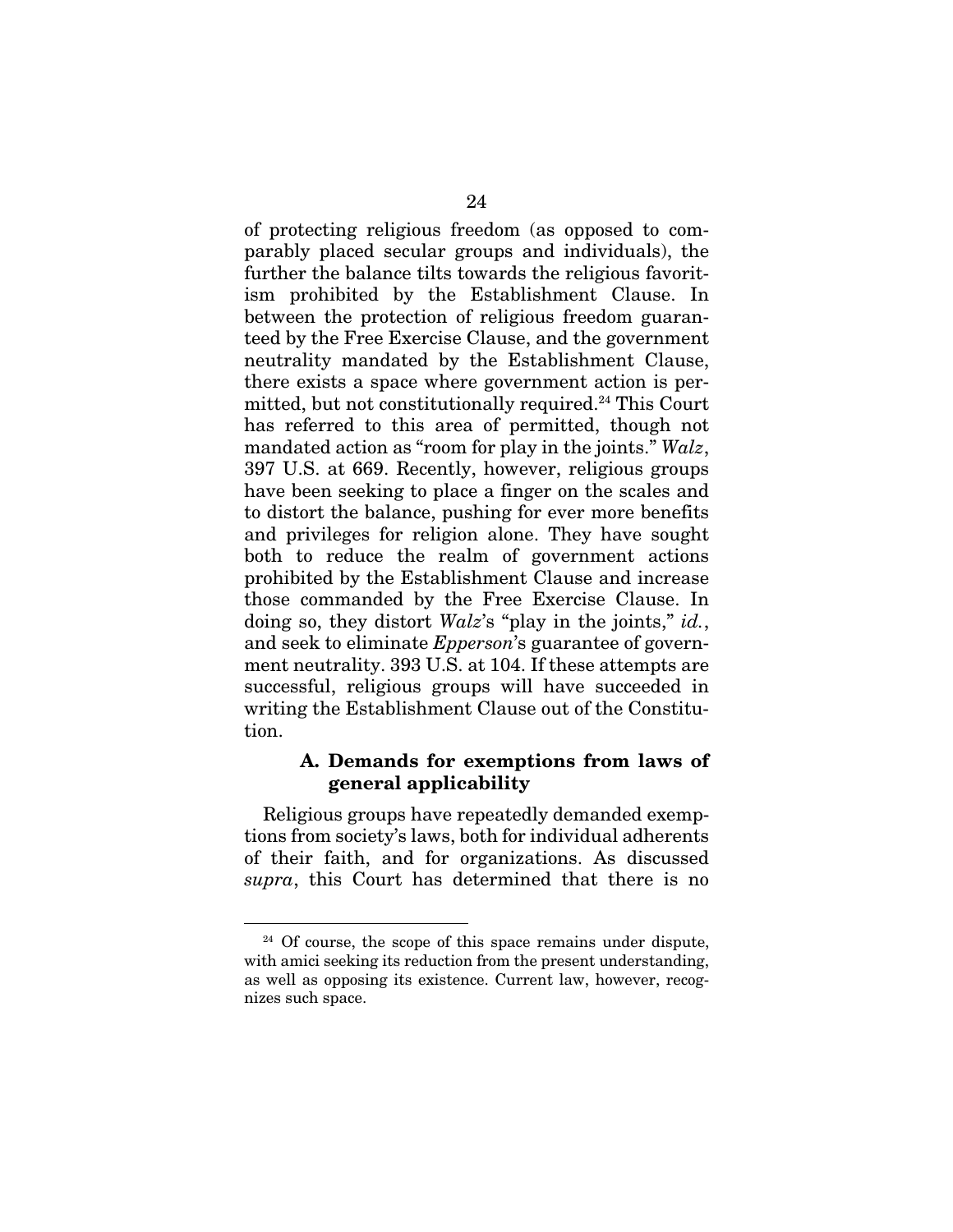constitutionally mandated requirement for exemptions from laws of general applicability, unless they were designed for the purpose of discriminating against religion. *Smith*, 494 U.S. at 886. In his opinion, Justice Scalia warned that the alternative was grim indeed, as "[a]ny society adopt[ing] such a system would be courting anarchy." *Id.* at 888. He noted that America's religious diversity, as well as its commitment to religious freedom, would make such a system of exemptions impossible. *Id.* ("[P]recisely because we value and protect that religious divergence, we cannot afford the luxury of deeming *presumptively invalid*, as applied to the religious objector, every regulation of conduct that does not protect an interest of the highest order.")

Ignoring this warning, however, Congress passed RFRA, and religious organizations have used both that statute (along with the Religious Land Use and Institutionalized Persons Act (RLUIPA), 42 U.S.C. § 2000cc et seq. (2000) and the state level equivalents) and claims under the First Amendment to continue to seek exemptions from generally applicable laws and policies. In *Hobby Lobby*, 573 U.S. 682, and *Zubik v. Burwell*, 136 S. Ct. 1557 (2016), for-profit and nonprofit religious groups respectively demanded to be exempt from complying with the Affordable Care Act's Contraceptive Mandate.25 In *Holt v Hobbes*, 574 U.S. 352, 356 (2015), a Muslim prisoner was granted an exemption from a prison rule prohibiting the wearing of beards. Religious groups have repeatedly claimed a right of individual businesses, most notably in the

<sup>&</sup>lt;sup>25</sup> The non-profits, in fact, demanded an exemption from the exemption, claiming that signing a form indicating they wished not to comply was, itself, a religious burden. *E.g. Geneva College v. Sec'y United States H.H.S.*, 778 F.3d 422, 428 (3rd Cir. 2015).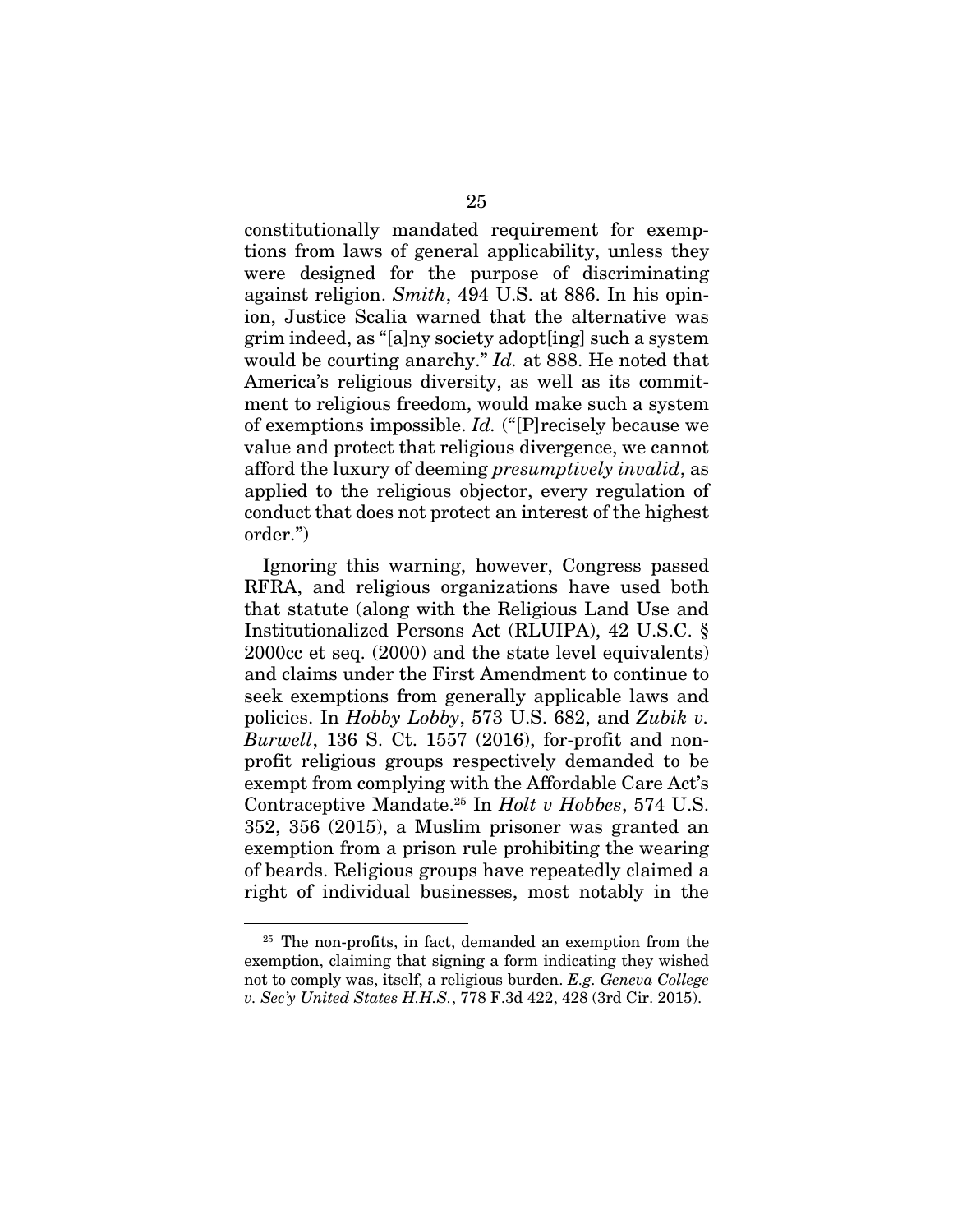area of marriage services, to be exempt from state laws prohibiting discrimination based on sexual orientation. *Masterpiece Cakeshop, Ltd. v. Colorado Civil Rights Comm'n*, 138 S. Ct. 1719 (2018) (baker who refused to provide a same sex couple with a wedding cake claimed religious freedom and freedom of speech required him to be exempted from state nondiscrimination statute); *Washington v. Arlene's Flowers, Inc.*, 193 Wn.2d 469 (Wash. 2019) (florist denied exemption from anti-discrimination statute after refusal to provide flowers for same sex couple), *petition for cert filed*, Sept. 11, 2019. Religious groups that provide social services, such as adoption agencies, have challenged rules that require all receivers of government funds to provide such services without discrimination. They claim that the enforcement of such a requirement violates their religious freedom. *E.g. Fulton v. City of Phila.*, 922 F.3d 140, 147 (3d Cir. 2019) (refusing injunction sought by Catholic adoption agency which refused to place children with same sex couples), *cert. granted by Fulton v. Phila.*, 2020 U.S. LEXIS 961 (U.S., Feb. 24, 2020).

In all these cases, religious groups have asserted that religious adherents, alone, should not be required either to engage in activity or refrain from activity that government may require or prohibit with respect to everyone else. For only the religious to have such exemptions violates the Establishment Clause.

#### B. Demands for access to public funding

This Court has historically often held that government bodies may not provide funding to religious groups, for to do so would violate the Establishment Clause. *Everson v. Bd. of Educ.*, 330 U.S. 1, 16 (1947) ("No tax in any amount, large or small, can be levied to support any religious activities or institutions,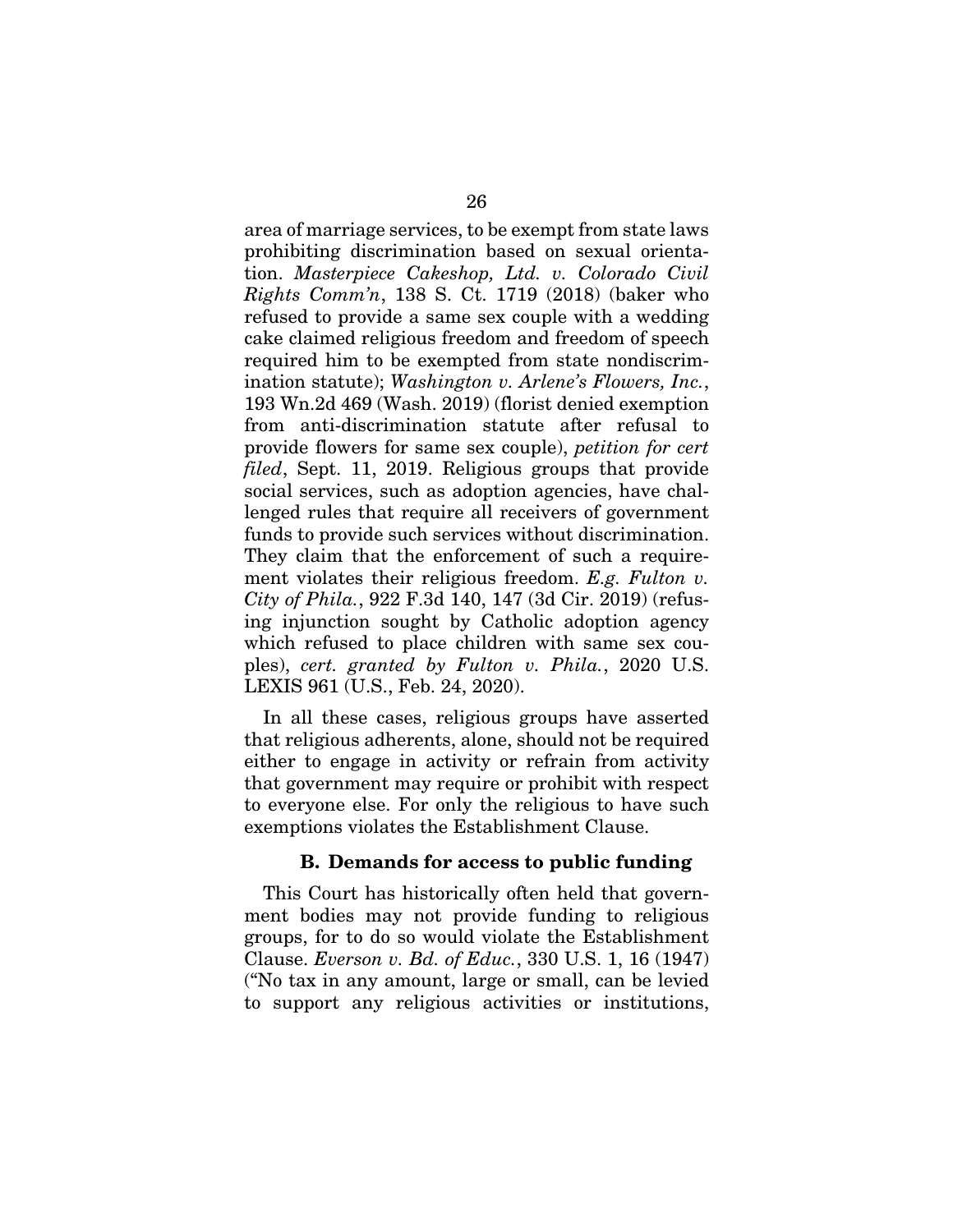whatever they may be called, or whatever form they may adopt to teach or practice religion."); *Lemon v. Kurtzman*, 403 U.S. 602, 607 (1971) (striking down a state law that reimbursed religious schools for teachers' salaries.). Yet this apparently self-evident notion, along with stricter requirements held by 38 states in the form of No Aid provisions in their constitutions, have come under serious challenge as religious organizations, while simultaneously claiming a right to be exempt from many of society's laws, have demanded access to society's pocket book in the form of funding for religious activities.

These funding claims have taken many forms. Religious schools have insisted they are entitled to receive tax payer dollars through voucher programs which are made available to students in any state. *E.g. Zelman v. Simmons-Harris*, 536 U.S. 639, 644 (2002) (upholding the constitutionality of school vouchers' in Ohio being used at religious schools, provided the aid was given to parents, not to the schools). Religious organizations have pushed for more direct access to government money. In *Trinity Lutheran Church of Columbia, Inc. v. Comer*, 137 S. Ct. 2012, 2025 (2017), this Court ruled that Missouri could not exclude a church from a program that provided public funds for the resurfacing of children's play areas, despite that state's No Aid provision, because this exclusion would violate the rights of the church. More recently, in *Espinoza v. Montana Dept. of Revenue*, 393 Mont. 446 (2018), *cert. granted* June 28, 2019 (Docket No. 18-1195, arguments heard Jan. 22, 2020), this Court heard arguments that religious freedom similarly mandated a state to allow religious schools to receive money from its voucher program, again despite a state No Aid clause. Religious groups have moved from arguing that states may fund religious activities if they choose,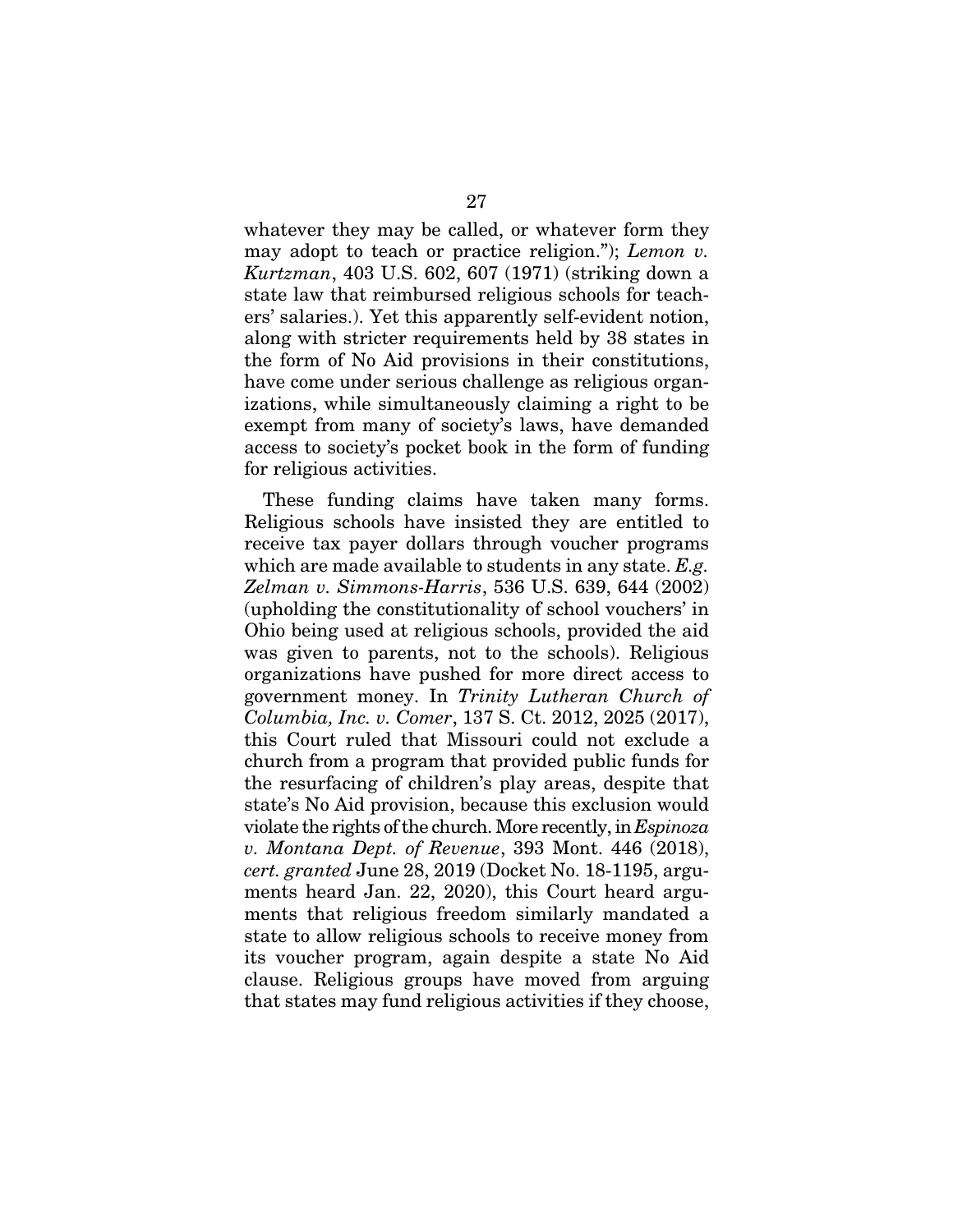to arguing that if states fund any activities, they cannot exclude religious groups from also receiving such funds. And, as seen *supra* in *Fulton*, 922 F.3d 140, religious groups now claim that once they receive such funds, they are entitled to special exemptions from the requirements placed on secular recipients, which are meant to guarantee equal treatment for the beneficiaries of such publicly funded services.

## C. The future of the proper interpretation of the Establishment Clause is uncertain

The Establishment Clause, in the sense of government neutrality "between religion and religion, and between religion and nonreligion," *Epperson*, 393 U.S. at 104, is under serious attack. In order to defend this fundamental constitutional principle, this Court must act to defend the principle of neutrality. Such neutrality is violated if petitioners are granted a special right to ignore civil rights laws dealing with employment discrimination for any position which they choose to define as sufficiently ministerial. No secular group is granted this right. Nor should it be. In order to preserve the true meaning of the Establishment Clause, and to show neutrality towards nonreligion, this Court must therefore limit any ministerial exemption to cases in which it is strictly necessary to defend the freedom of a religious organization to appoint its own leaders without government interference. Any definition of what constitutes a leader must be sufficiently narrow so that the exception remains just that. It must be a true exception to the rule, not a sweeping "ecclesiastical immunity" that grants religious organizations, religious non-profits, and even religious owned forprofit corporations the right to ignore the rules that